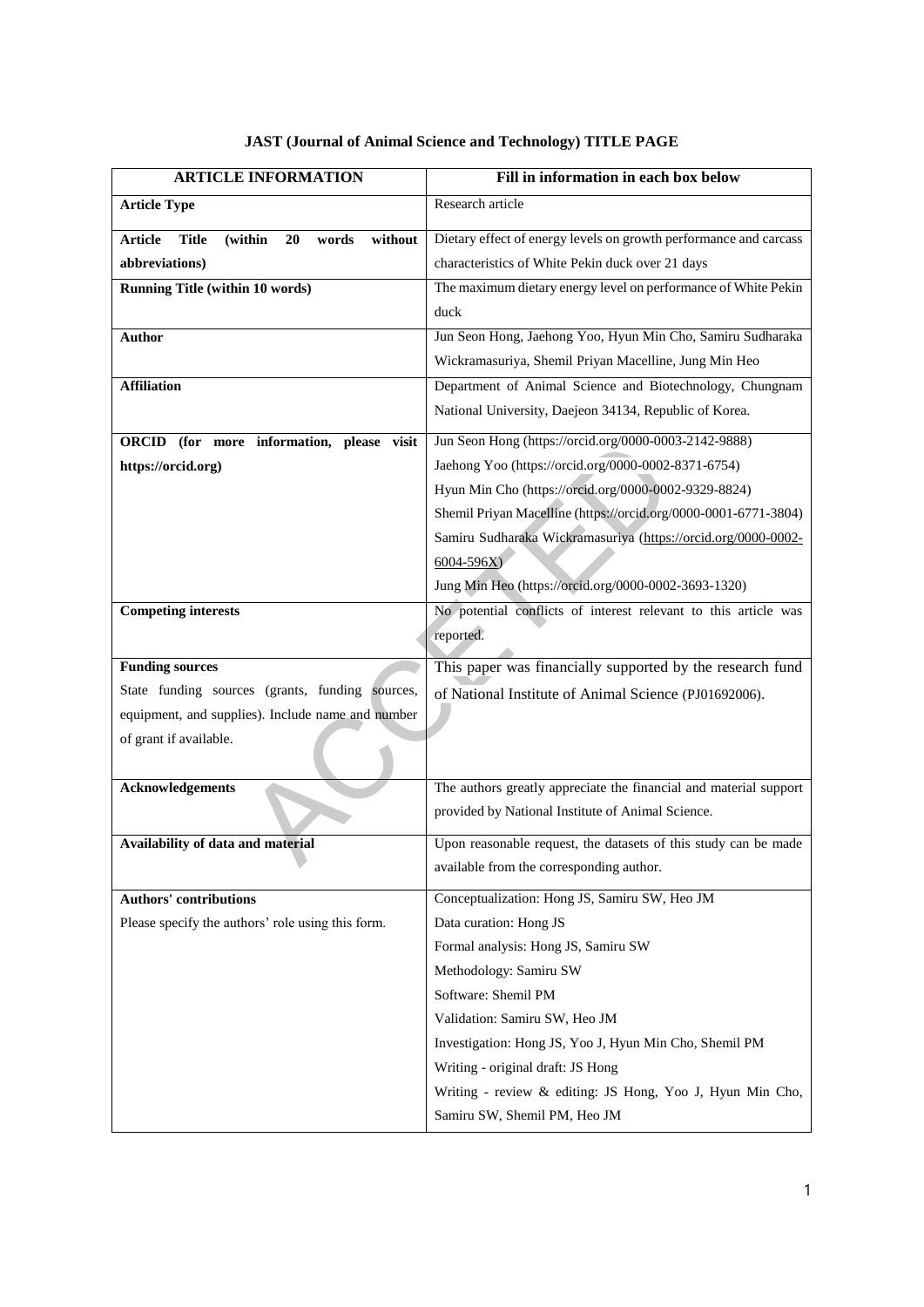| Ethics approval and consent to participate | The complete experimental procedure was according to the     |
|--------------------------------------------|--------------------------------------------------------------|
|                                            | Guidelines of Research Ethics Committee of Chungnam National |
|                                            | University (CNU-01176)                                       |

### **CORRESPONDING AUTHOR CONTACT INFORMATION**

| For the corresponding author (responsible)               | Fill in information in each box below                    |
|----------------------------------------------------------|----------------------------------------------------------|
| for correspondence, proofreading, and                    |                                                          |
| reprints)                                                |                                                          |
| First name, middle initial, last name                    | Jung Min Heo                                             |
| Email address $-$ this is where your proofs will be sent | imheo@cnu.ac.kr                                          |
| Secondary Email address                                  |                                                          |
| <b>Address</b>                                           | Department of Animal Science and Biotechnology, Chungnam |
|                                                          | National University, Daejeon 34134, Republic of Korea.   |
| Cell phone number                                        | $+82-10-5874-7750$                                       |
| Office phone number                                      | $+82-42-821-5777$                                        |
| Fax number                                               | $+82-42-825-9754$                                        |

1

Department of Animal Science and Biotechn<br>
National University, Daejeon 34134, Republic<br>
+82-10-5874-7750<br>
+82-42-821-5777<br>
+82-42-825-9754<br>
+82-42-825-9754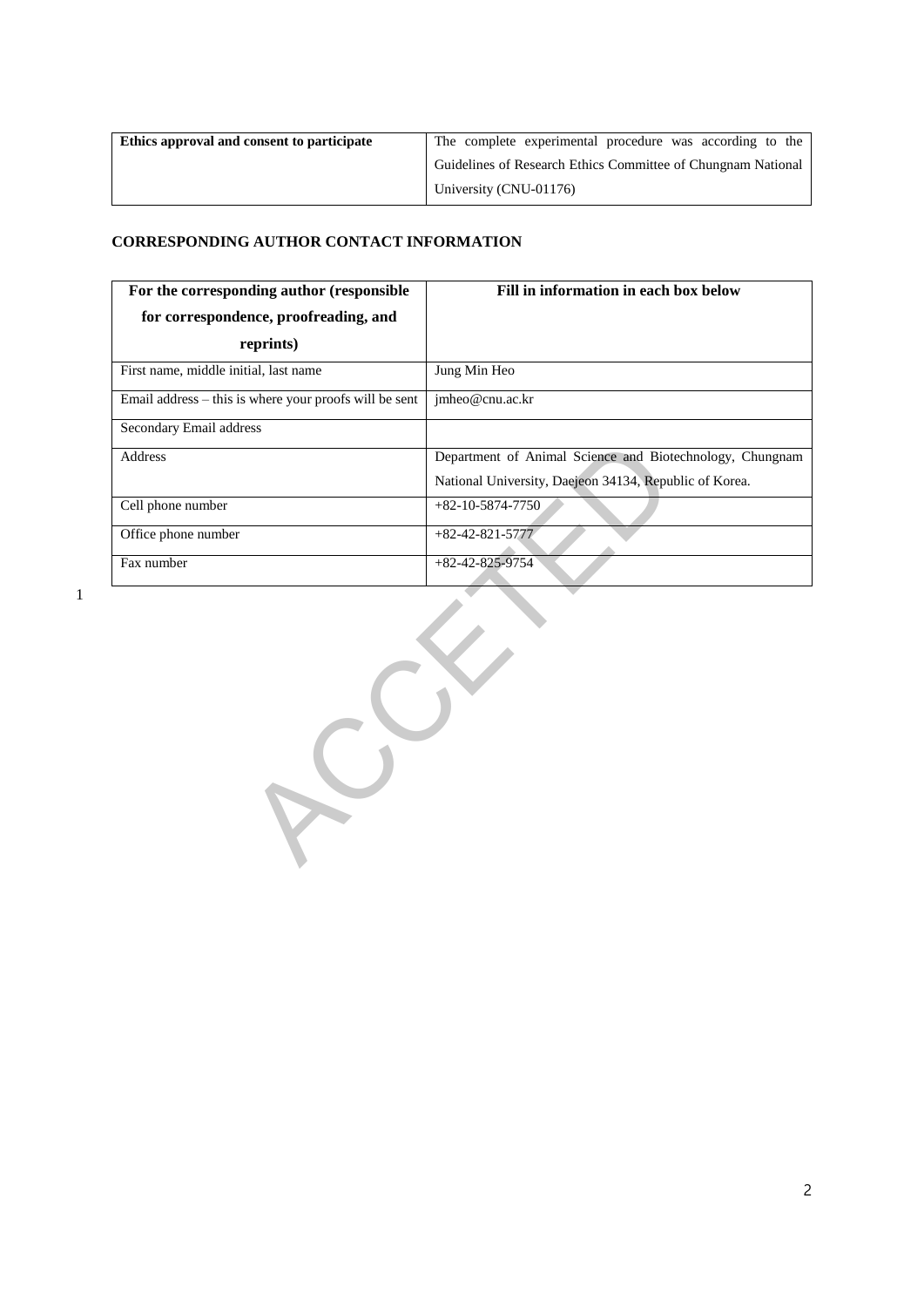| 2  | Running title: Dietary energy level on performance of White Pekin duck                                                               |
|----|--------------------------------------------------------------------------------------------------------------------------------------|
| 3  |                                                                                                                                      |
| 4  | Determination of the maximum dietary effect of energy levels on growth                                                               |
| 5  | performance and carcass characteristics of White Pekin duck                                                                          |
| 6  |                                                                                                                                      |
| 7  | Jun Seon Hong <sup>1*</sup> , Jaehong Yoo <sup>1*</sup> , Hyun Min Cho <sup>1</sup> , Samiru Sudharaka Wickramasuriya <sup>1</sup> , |
| 8  | Shemil Priyan Macelline <sup>1</sup> , Jung Min Heo <sup>1†</sup>                                                                    |
| 9  |                                                                                                                                      |
| 10 | <sup>1</sup> Department of Animal Science and Biotechnology, Chungnam National University, Daejeon                                   |
| 11 | 34134, Republic of Korea                                                                                                             |
| 12 |                                                                                                                                      |
| 13 | *These authors have contributed equally to this work                                                                                 |
| 14 |                                                                                                                                      |
| 15 | †Corresponding author: Jung Min Heo, Department of Animal Science and Biotechnology,                                                 |
| 16 | Chungnam National University, Daejeon 34134, Republic of Korea (Telephone: +82-42-821-5777,                                          |
| 17 | Email: jmheo@cnu.ac.kr)                                                                                                              |
| 18 |                                                                                                                                      |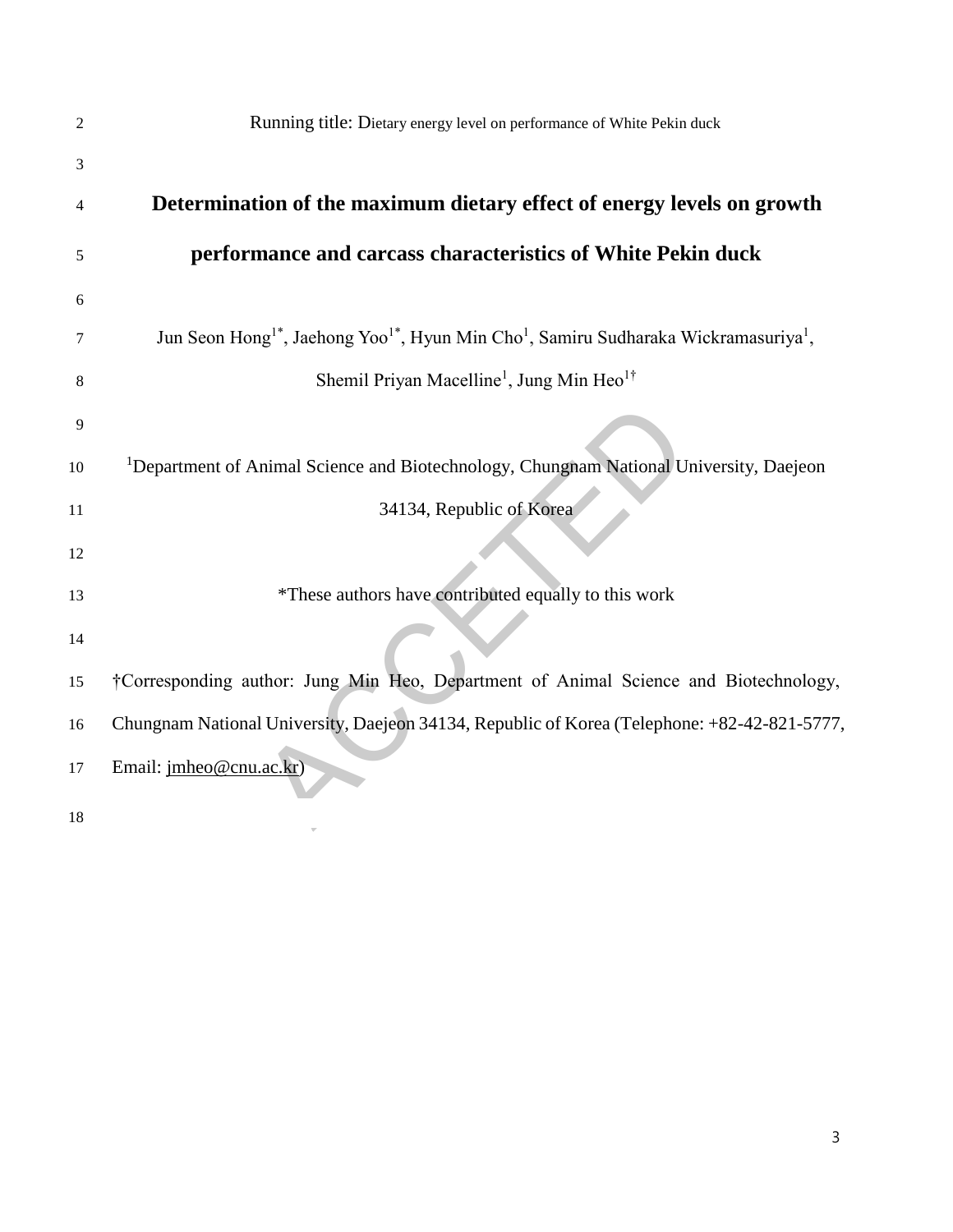# **Abstract**

reatments with six replicates (12 birds per pen). The diets we-based diets to meet or exceed the Nutrient Requirement of eat-type ducks. Growth performance indices (i.e. average daired conversion ratio) were measured week This experiment was conducted to determine the maximum dietary energy levels on growth performance and carcass characteristics of White Pekin duck. the Six dietary treatments were formulated based on their apparent metabolizable energy (AME) concentrations from 2,700 to 3,200 kcal/kg with a 100 kcal/kg gap to evaluate the accurate dietary AME requirement to address current knowledge and further issues for fulfilling the genetic potential of meat-type white Pekin ducklings. A total of 432 one-day-old male White Pekin ducklings were randomly allocated into one of six dietary treatments with six replicates (12 birds per pen). The diets were formulated as corn-soybean meal-based diets to meet or exceed the Nutrient Requirement of Poultry (1994) specification for meat-type ducks. Growth performance indices (i.e. average daily gain, average daily feed intake, feed conversion ratio) were measured weekly. Medium body weight ducklings from each pen were sacrificed to analyze the carcass traits and abdominal fat content on day 21. Obtained data were analyzed to estimate significant effect using the one-way ANOVA of IBM SPSS Statistics (Version, 25). If the p-value of the results were significant, differences in means among treatments were separated by Tukey's post hoc test. Significant differences were then analyzed with a linear and quadratic broken model to estimate the accurate concentration of AME. Ducklings fed higher dietary AME diets increased (*p*<0.05) BW, ADG. Ducklings fed higher AME than 2,900 kcal/kg diets increased abdominal fat accumulation and leg meat portion. The estimated requirement by linear plateau method showed from 3000.00 kcal/kg to 3173.03 kcal/kg whereas the requirement by quadratic plateau method indicated from 3100.00 kcal/kg to 3306.26 kcal/kg. Collectively, estimated dietary requirements exhibit diverse results based on the measured traits and analysis methods. All the estimated requirements in this experiment present higher than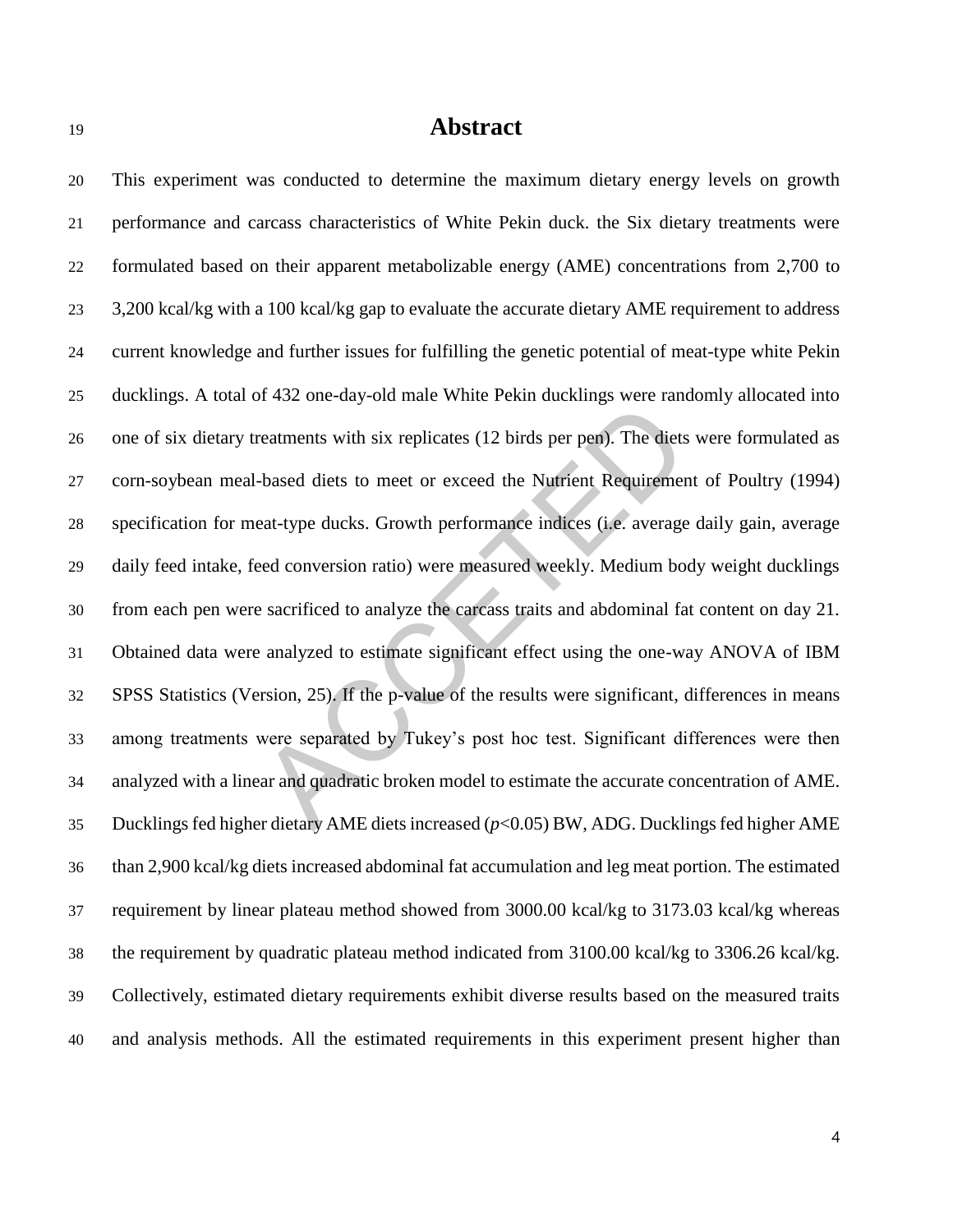- previous research, the maximum requirement for the next diet formulation should be selected by
- the purpose of the diet.
- **Keywords**: abdominal fat, carcass traits, duck, energy level, growth performance

RECK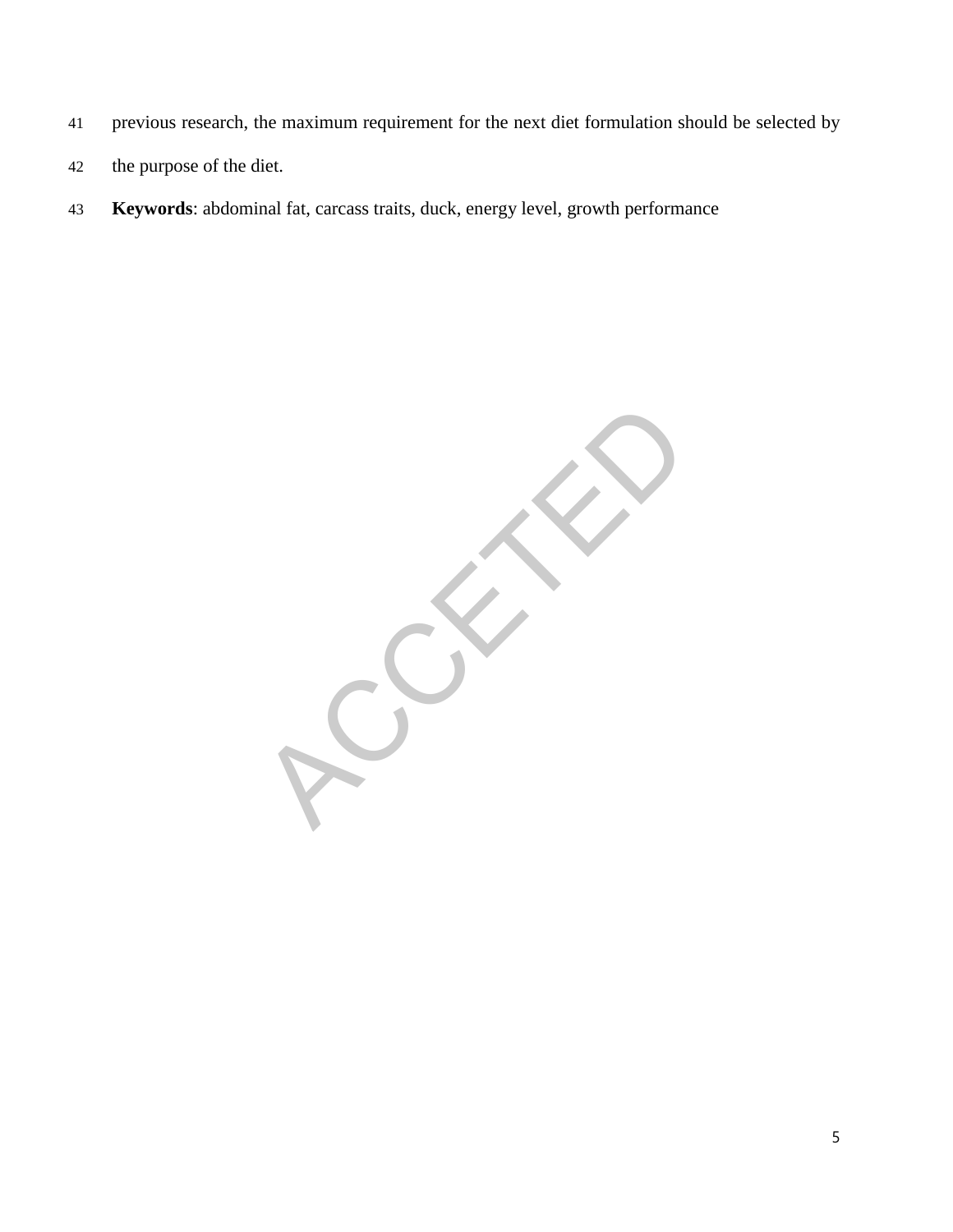# **Introduction**

| 45 | In poultry diets, dietary energy-contributing ingredients give a major part of production               |
|----|---------------------------------------------------------------------------------------------------------|
| 46 | costs. Thus, the determination of the maximum energy level is important for reducing the overall        |
| 47 | feed cost per unit. It is known that dietary energy is one of the most contributing factors to the      |
| 48 | growth performance of poultry. Increasing dietary energy levels could improve the feed conversion       |
| 49 | rate by reducing feed intake [1-5]. However, up-to-date examination of the effect of energy levels      |
| 50 | on duck production has been rarely done. Furthermore, published data indicated the energy               |
| 51 | partitioning of ducks showed completely different patterns compared to the other poultry species        |
| 52 | (i.e., broiler chicken).                                                                                |
| 53 | For example, Miclosamu [6] suggested that the dietary energy level from 2750 kcal/kg to                 |
| 54 | 3050 kcal/kg exerts no significant changes on the growth performance of Muscovy duck. Similarly,        |
| 55 | recent research also indicates that dietary energy density continues to play an important role          |
| 56 | although the growth performance of modern broiler chickens is more responsive to amino acid             |
| 57 | densities [7]. In this regard, further research on the effect of dietary energy levels on ducks' growth |
| 58 | performance is imperative. Additionally, higher dietary energy composed to the standard level           |
| 59 | caused the deposition of excess abdominal fat or carcass fat in broilers [1, 4, 8], which could occur   |
| 60 | an economic loss for poultry producers. It has been determined that abdominal fat deposition            |
| 61 | resulting in adipogenesis in poultry could be affected by dietary factors such as carbohydrate,         |
| 62 | protein, and lipid sources [9]. This is of importance, especially with the fact that the White Pekin    |
| 63 | duck has higher fat levels than other avian species [10]. It is worthy to note that abdominal fat       |
| 64 | deposition could impact not only consumer choices but also the profitability of duck meat               |
| 65 | producers. This is because of health concerns the modern consumer has shown a preference for            |
| 66 | less fatty cut-up parts such as breasts (Pectoralis major).                                             |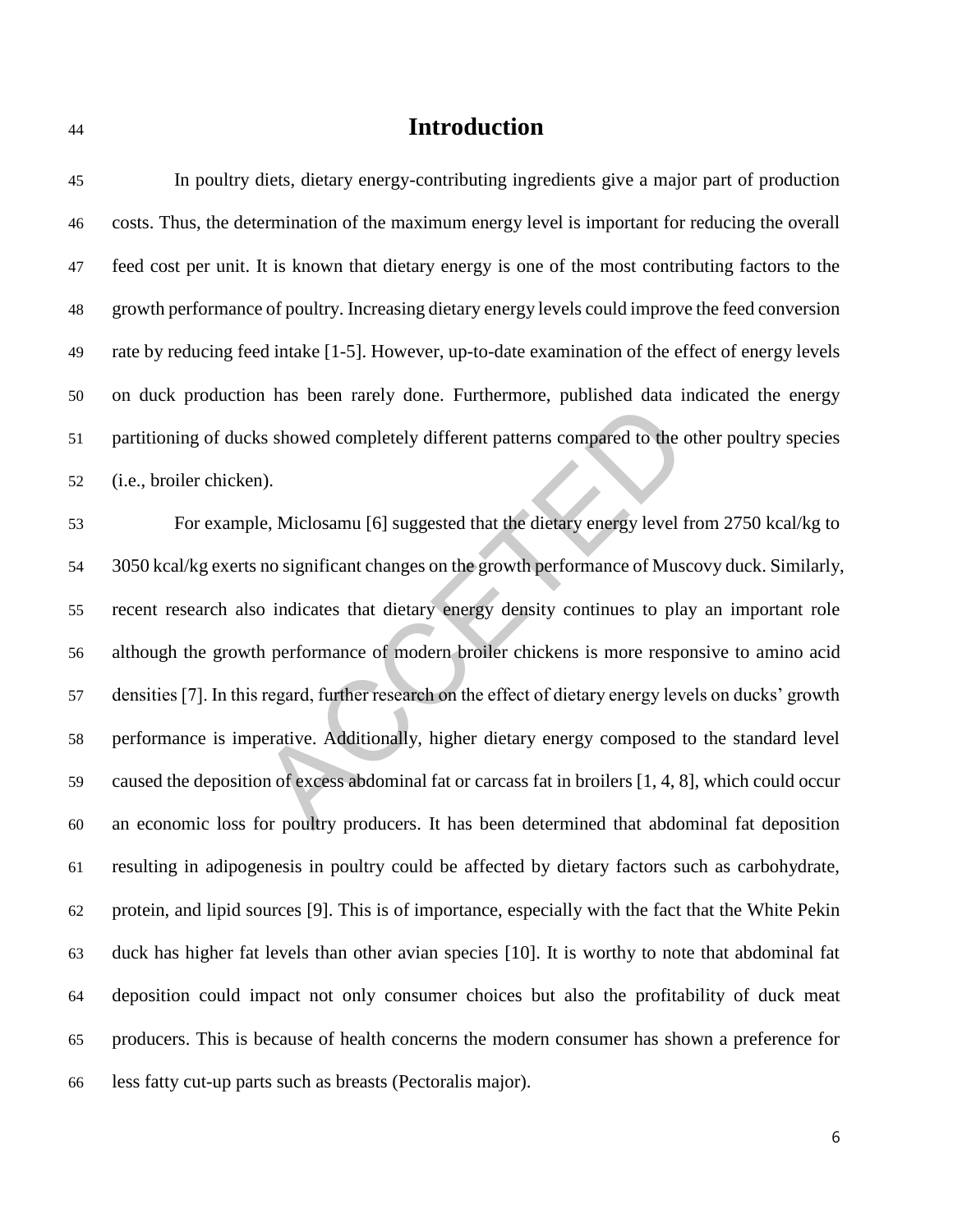of modern White Pekin ducks from hatch to 21 days. There is an urgent need to generate up-to-date experimental data on modern duck genotypes because previous studies suggest that duck response to dietary energy [11, 12], these experiments were conducted more than 40 years ago. To efficiently utilize the genetic potential of these poultry for specific production goals, it is necessary to determine the nutrient requirements of different poultry types [13]. A previous study evaluates the maximum crude protein levels in White Pekin ducks [14]. Thus, the objective of the current experiment was to investigate the effect of dietary energy levels on the growth performance and carcass traits and estimate the maximum dietary energy level of modern White Pekin ducks from hatch to 21 days.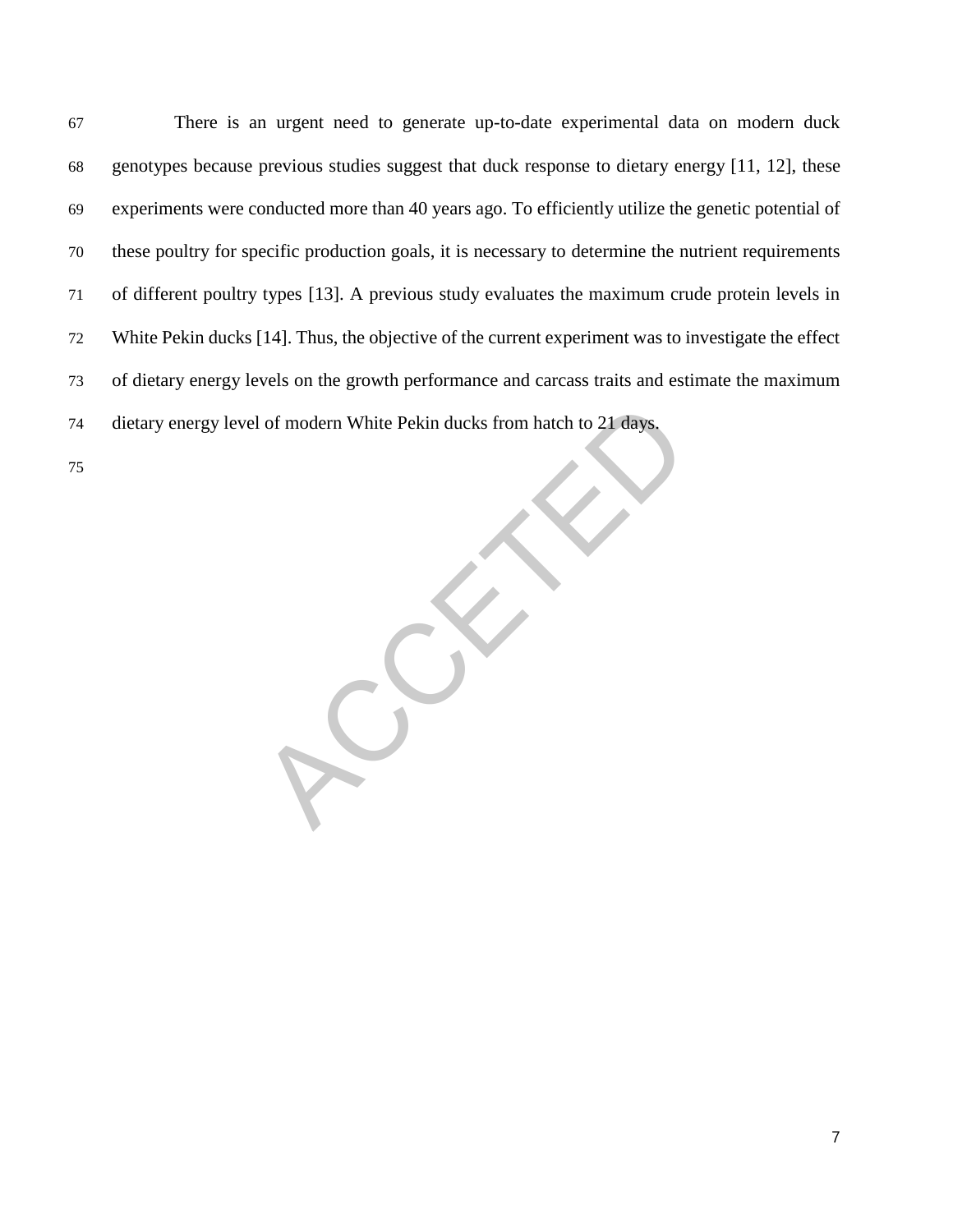# **Materials and Methods**

#### **Experimental design and environment management**

tarted from 2,700 kcal/kg to 3,200 kcal/kg with a 100 kcal/kg<br>ibitum basis using a plastic feeder and the birds had free acce<br>nipple drinkers throughout the experiment. Raised floor pens<br>the birds under the same environme A total of 432 one-day-old male white Pekin ducklings with similar initial body weight were randomly allotted to 24 cages consisting of 6 treatments with 6 replicates. The dietary treatments consisted of a corn and soybean meal-based diet formulated with the nutrients to meet or exceed the Nutrient Requirement of Poultry [15] specification for meat-type duck except for AME level which started from 2,700 kcal/kg to 3,200 kcal/kg with a 100 kcal/kg gap. Diets were provided on an ad-libitum basis using a plastic feeder and the birds had free access to fresh clean 84 drinking water via nipple drinkers throughout the experiment. Raised floor pens ( $120 \times 180 \text{ cm}^2$ ) were used to house the birds under the same environmental conditions. The temperature of the 86 cages was maintained at  $32 \pm 2$ °C during week one post-hatch, and then it was gradually lowered 87 leach  $25 \pm 2$ °C until the birds were 3 weeks old. Relative humidity was maintained at  $70 \pm 5\%$  in 88 the first week,  $65 \pm 5\%$  in the second week, and  $60 \pm 5\%$  thereafter. Furthermore, a continuous lighting regime of 25 lux was practiced during the experimental period.

#### **Growth performance**

 Body weights (BW) and feed intakes were measured on day 1, 7, 14, 21. Using the BW and feed intake data, average daily gain (ADG), average daily feed intake (ADFI), and feed conversion ratio (FCR) were calculated. Moreover, the daily mortality of birds in each replicate was recorded when the death occurred.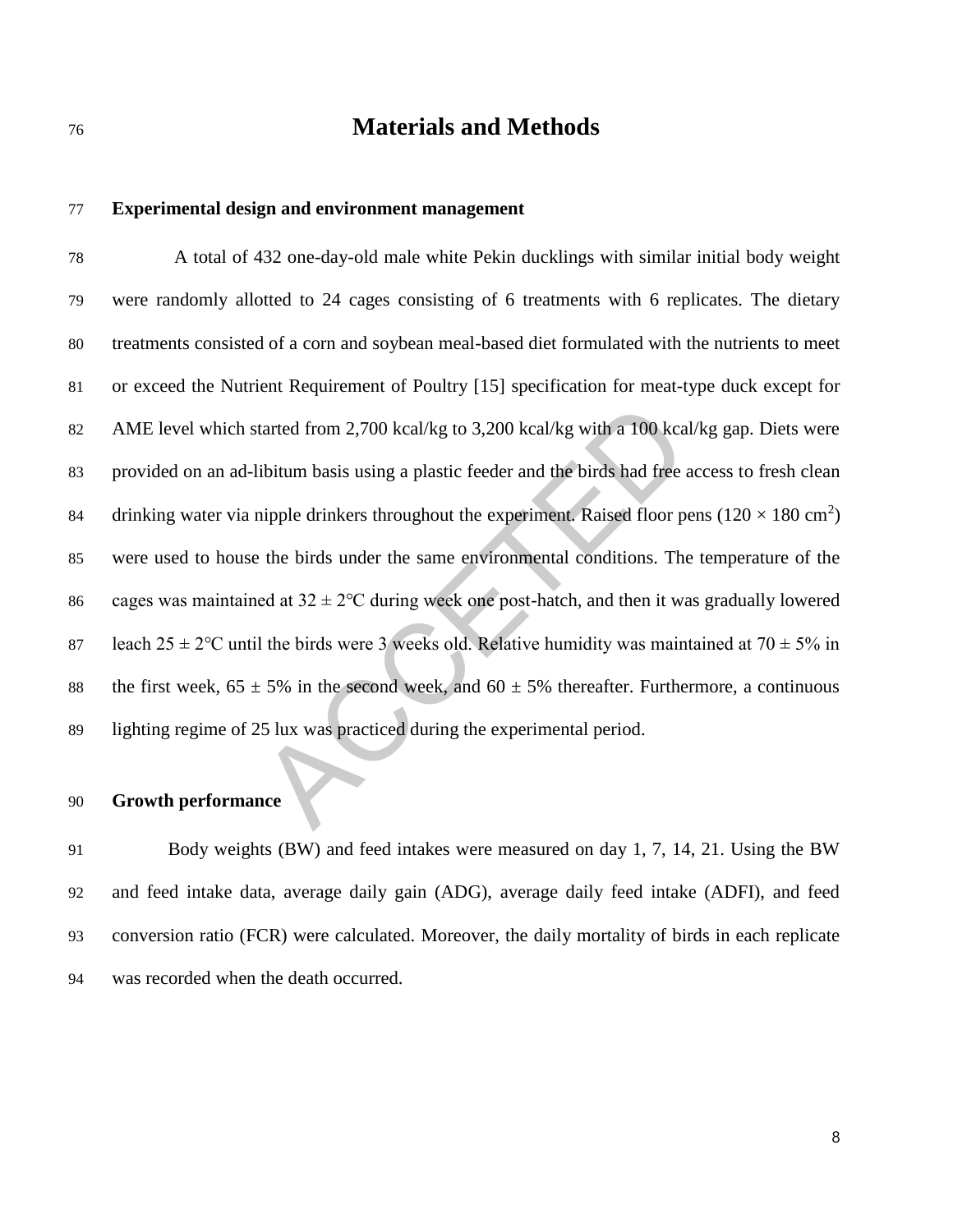#### **Post-mortem procedure and sample collection**

 A duck was randomly selected from each pen (six ducks per treatment) on day 21. The individual live body weight of the selected bird was measured and euthanized with cervical dislocation [14]. The carcass was skinned and eviscerated to measure empty body weight. Breast meat, leg meat (with thigh), and abdominal fat were collected to estimate the effects of dietary energy levels on meat (leg and breast muscle) and abdominal fat accumulation.

#### **Statistical analyses**

analyzed using the one-way ANOVA technique, a completionally<br>expose to the specific complete SPSS software package (Version 24; IBM SPSS 2012, Ching<br>as the experimental unit for all growth performance measure<br>re used as t Data were analyzed using the one-way ANOVA technique, a completely randomized design by using the SPSS software package (Version 24; IBM SPSS 2012, Chicago, IL, USA). The pen was used as the experimental unit for all growth performance measurements. Selected individual birds were used as the experimental unit for the carcass measurement. Mean differences 106 were considered significant at  $p<0.05$ . Tukey's multiple comparison test was used to determine the significant differences between experimental groups when the mean shows a significant difference. Nutritional response models were analyzed with a broken-line model and quadratic model conducted to estimate the maximum dietary energy level [16].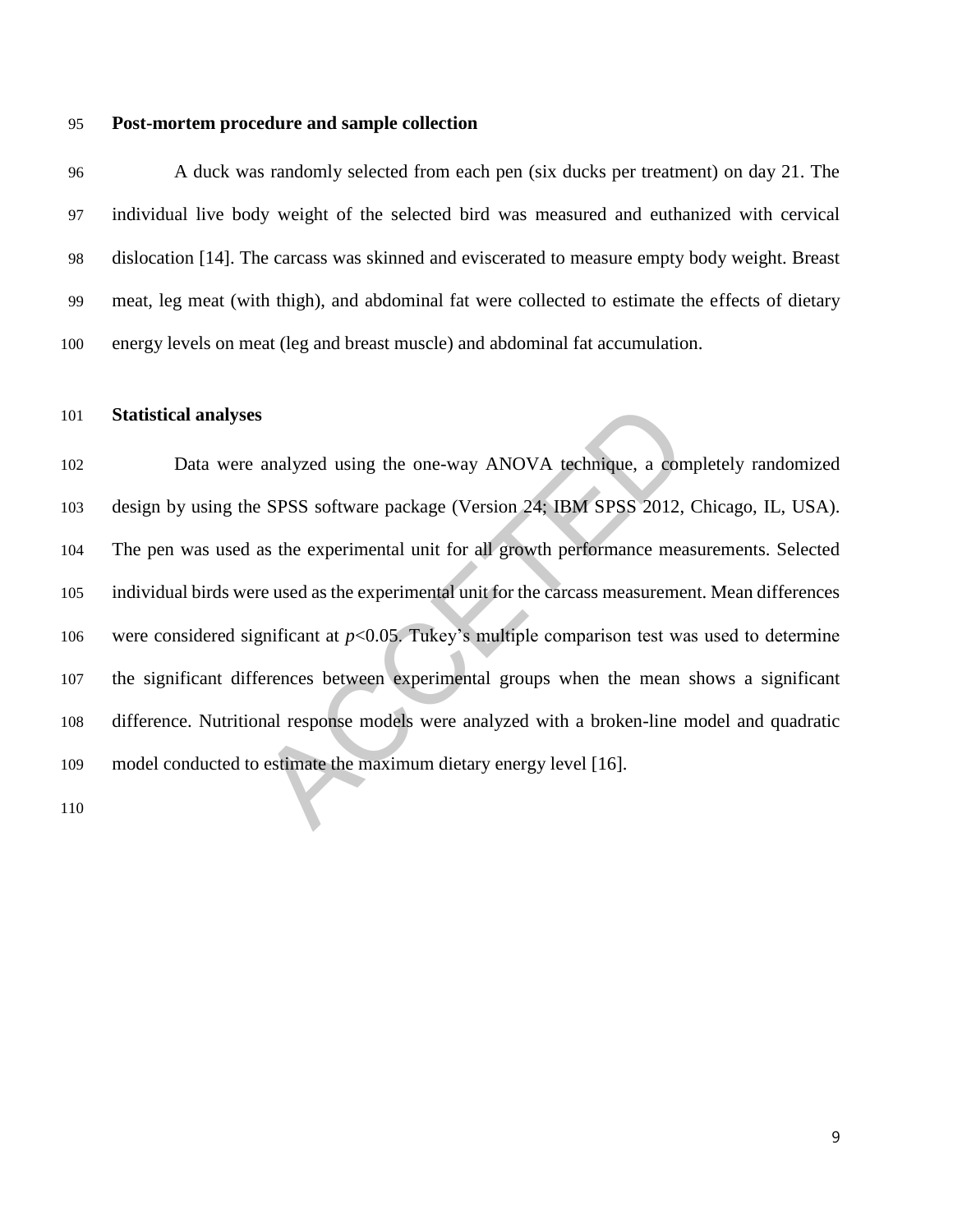# **Results**

 All birds remained healthy and performed well; Sudden Death Syndrome (SDS), death from stress, and disease were not noticed.

r trend was noted for the ADG over the entire experimental petary AME levels than 2,900 kcal/kg displayed lower FCR (*p*<<br>ciperimental period. Following those results, ducks fed more th<br>diet exhibited the highest BW and AD The data for the growth performance of ducklings fed different dietary AME levels are presented in Table 2. Ducklings fed a 3,200 kcal/kg AME level diet indicate the highest BW. In addition, ducklings fed an AME range of 3,100 kcal/kg to 2,800 kcal/kg, showed medium BW. Whereas ducks fed a 2,700 kcal/kg AME level diet exhibited the lowest (*p*<0.05) BW on day 21 (Table 2). A similar trend was noted for the ADG over the entire experimental period. Similarly, ducks fed higher dietary AME levels than 2,900 kcal/kg displayed lower FCR (*p*<0.05) on average during the whole experimental period. Following those results, ducks fed more than 3,200 kcal/kg 121 dietary AME level diet exhibited the highest BW and ADG, and the lowest FCR  $(p<0.05)$ .

 Carcass quality is presented in Table 3. Ducks fed a higher AME level diet had higher (*p*<0.05) abdominal fat content and leg meat portion. However, no difference (*p*>0.05) in breast meat portion

 Figures 1 to 6 show linear and quadratic plateau analysis to estimate the maximum requirement level of dietary AME. Figure 1 shows the linear plateau day 21 BW level to be at 3000.00 kcal/kg and the quadratic plateau requirement was determined at 3100.00 kcal/kg. Figure 2 shows the requirement of ADG from day 14 to 21. The linear plateau level was at 3053.45 kcal/kg and the quadratic plateau requirement was estimated at 3115.92 kcal/kg. Figure 3 shows the requirement of ADG from day 1 to 21, the linear plateau requirement level was at 3167.04 kcal/kg and the quadratic plateau requirement was estimated to be 3299.00 kcal/kg. Figure 4 displays the requirement of ADFI from day 14 to 21 and the linear plateau requirement level was at 3000.00 kcal/kg whereas the quadratic plateau requirement was at 3306.26 kcal/kg. Figure 5 exhibits the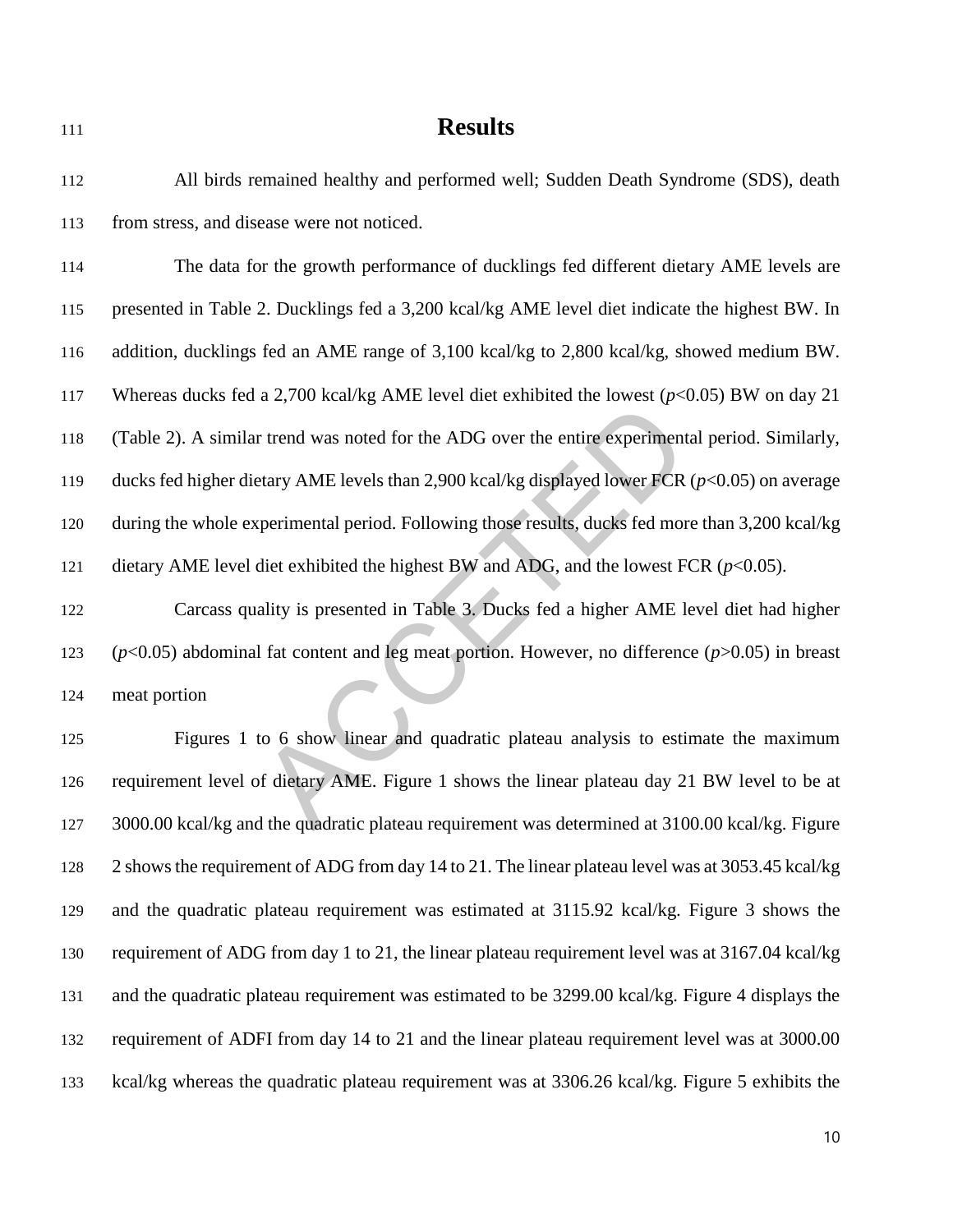FCR requirement from day 1 to 7 and the linear plateau level shows 3173.03 kcal/kg and the quadratic plateau estimate is at 3154.17 kcal/kg. Figure 6 shows the requirement of FCR from day 1 to 21 and the linear plateau level is shown at 3173.00 kcal/kg while the quadratic plateau requirement was gauged at 3104.14 kcal/kg.

RECK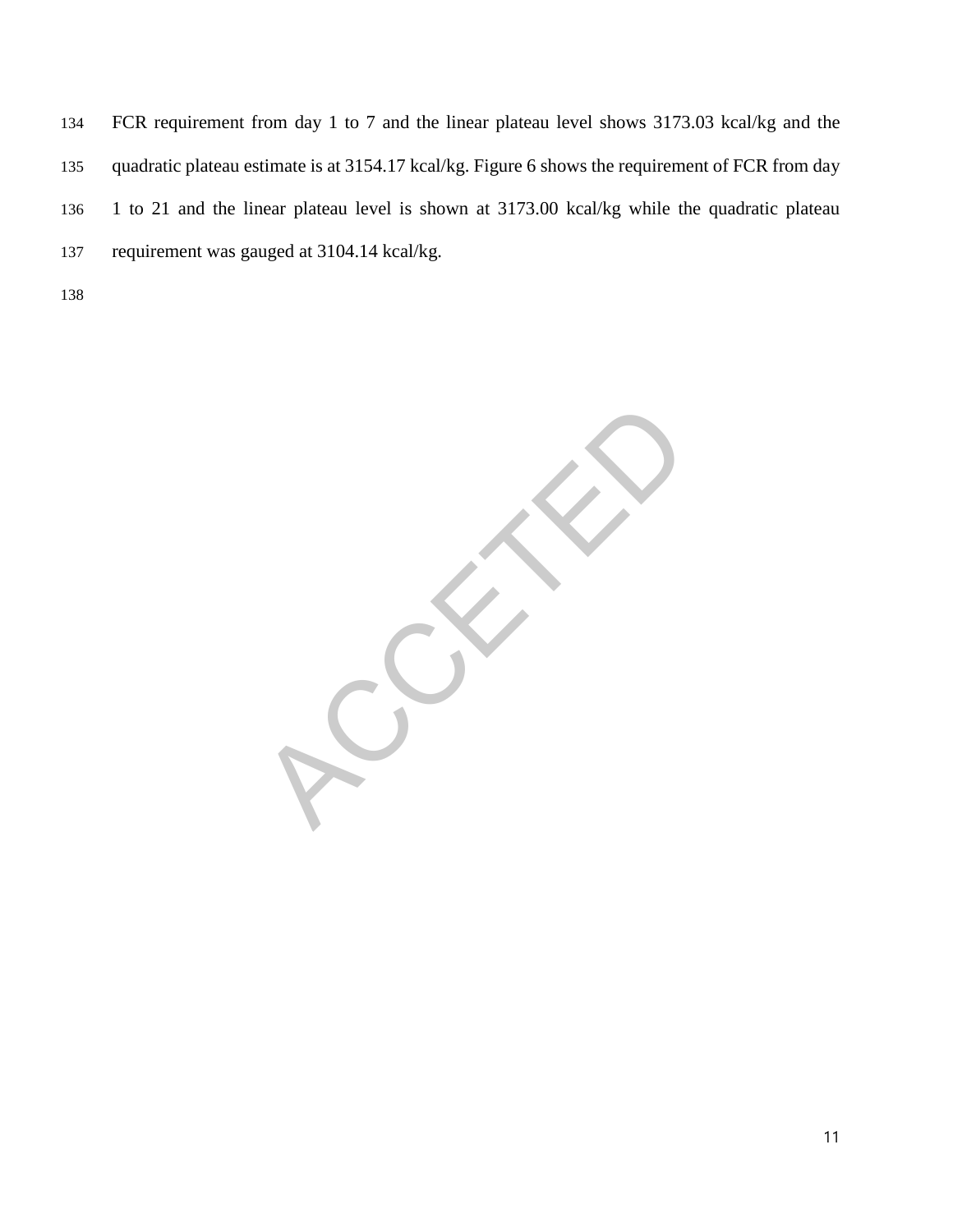# **Discussion**

Expressed feed conversion [11, 12, 17, 18]. This could be makes animals consume more to reach the required energy level be theory that the effect of dietary energy level on the perform of the birds' capacity to alter feed The dietary AME level is a critical issue in the animal production field. This is because the optimization of the nutrient requirement is a really important step to cut down on the production cost while maximizing productivity. Following previously published data, feeding a higher dietary AME level diet could improve growth performance parameters such as BW, ADG, ADFI, and FCR [1-5]. In this study, the growth performance and carcass traits data obtained agree with previous studies that showed that starter Pekin ducklings fed a lower energy diet recorded higher feed intake and thus increased feed conversion [11, 12, 17, 18]. This could be because a lower dietary AME diet makes animals consume more to reach the required energy level. The current data also supports the theory that the effect of dietary energy level on the performance of growing birds is dependent on the birds' capacity to alter feed intake to meet changing demands for calories [19, 20]. As a result, birds fed a higher dietary AME diet showed improved feed efficiency [1-4]. Dietary AME levels could also influence the carcass traits. Previous research suggested that dietary energy causes the deposition of excess abdominal fat or carcass fat in broilers [1, 4, 8, 21], and ducks fed a high dietary AME level diet can accumulate larger amounts of abdominal fat [11, 18, 22]. The high abdominal fat accumulation trait could negatively affect the consumers' choices [23, 24].

 Increasing dietary AME shows no differences (*p*>0.05) in breast meat yield while leg meat yield is increasing in broilers [3, 8, 17, 21]

 Looking at the concept of broken line analysis as suggested by Whittemore and Fawcett [25] states that when the dietary nutrient is over the threshold, then the performance nearly keeps staying on the most improved side. That overlapped point between the highest performance graph and regression graph is called the broken point and can be regarded as the maximum dietary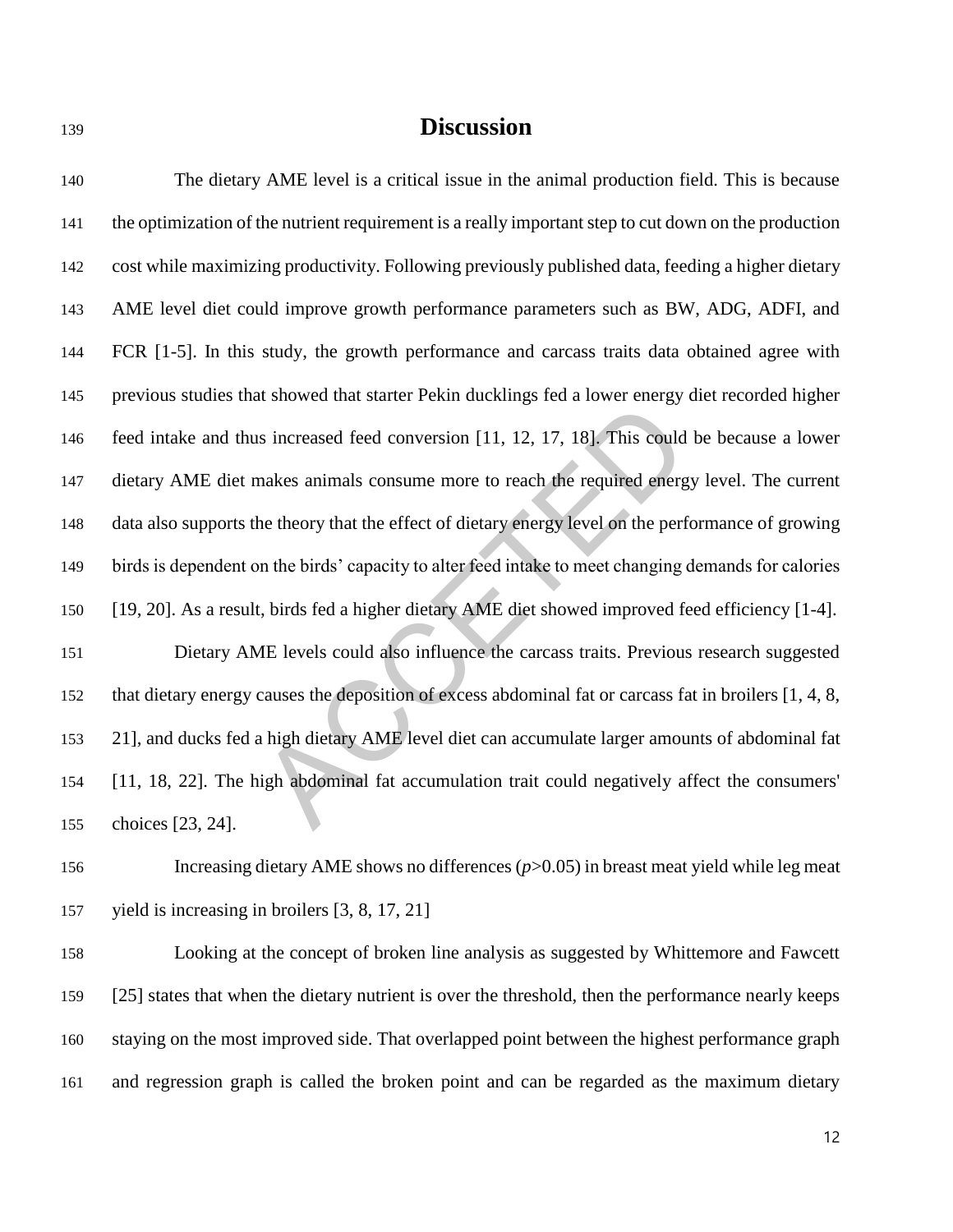requirement level is nearly 2,755.75 kcal/kg [11], which is<br>m AME level. The currently estimated requirement ba<br>h higher than that of the previous experiment because of the i<br>modern White Pekin duck. Maximum dietary AME le requirement. Figures 1 to 6 present the requirement of linear and quadratic plateau analysis results. The requirement of linear plateau shows from 3000.00 kcal/kg to 3173.03 kcal/kg whereas the requirement of quadratic plateau ranges from 3100.00 kcal/kg to 3306.26 kcal/kg. Those gaps between linear and quadratic plateau requirements came from the characteristic of the regression graph. Some research [26] suggests that estimation by quadratic regressions can be overestimated when the requirement was not centered in the experimental nutrient. Therefore, the linear plateau requirement could be a more accurate maximum dietary AME level. Previous study suggested that the dietary AME requirement level is nearly 2,755.75 kcal/kg [11], which is lower than the estimated maximum AME level. The currently estimated requirement based on growth performance is much higher than that of the previous experiment because of the improved genetic performance of the modern White Pekin duck. Maximum dietary AME level should be selected based on the purpose of the diet formulation and the balance of the growth performance and abdominal fat accumulation.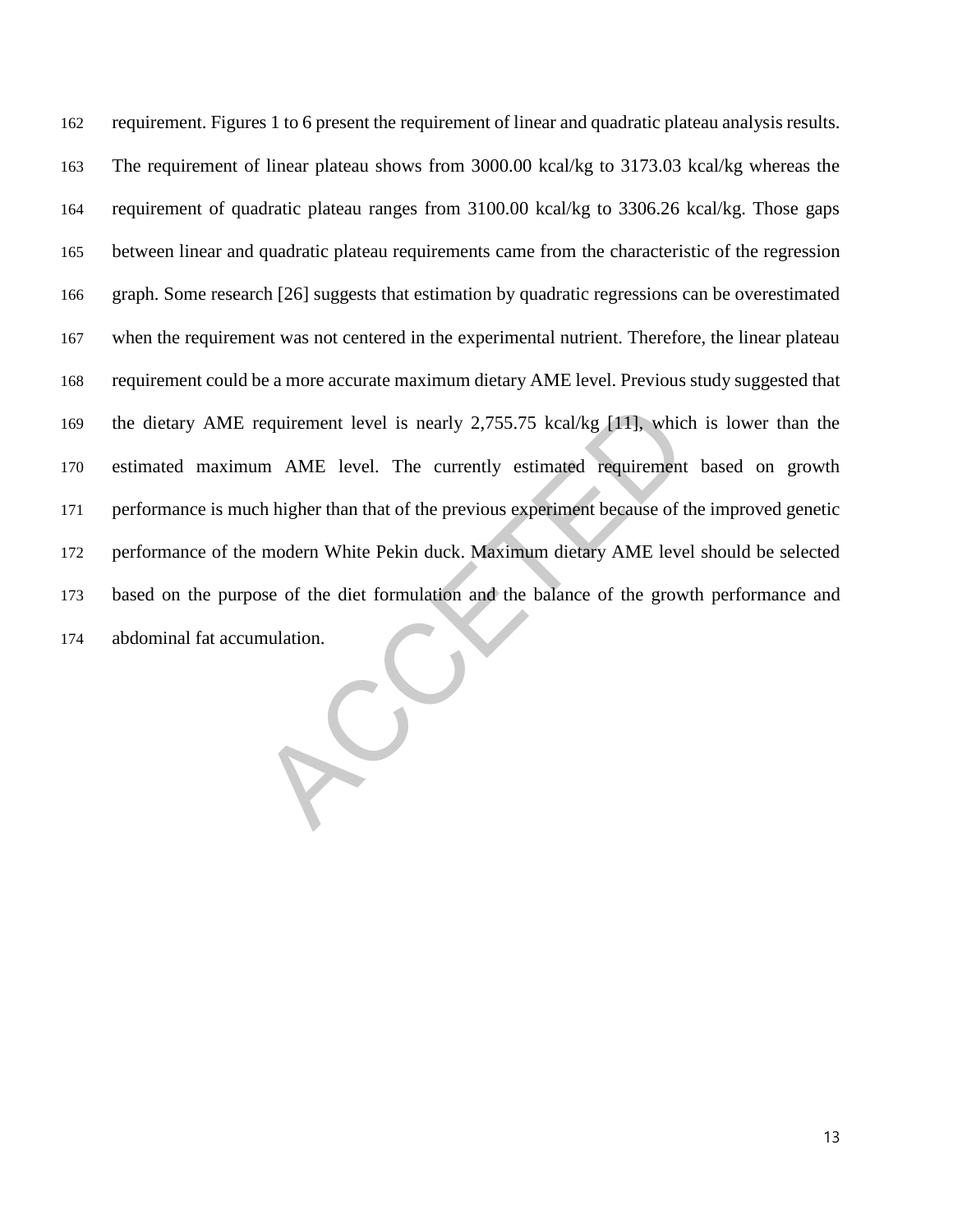| 175                      |    | <b>References</b>                                                                                                                                                                                                                                                                                                          |
|--------------------------|----|----------------------------------------------------------------------------------------------------------------------------------------------------------------------------------------------------------------------------------------------------------------------------------------------------------------------------|
| 176<br>177<br>178        | 1. | Jackson S, Summers J, Leeson S. Effect of dietary protein and energy on broiler carcass<br>composition and efficiency of nutrient utilization. Poultry Science. 1982;61(11):2224-31.<br>https://doi.org/10.3382/ps.0612224                                                                                                 |
| 179<br>180<br>181        | 2. | Dozier III W, Corzo A, Kidd M, Branton S. Dietary apparent metabolizable energy and amino<br>acid density effects on growth and carcass traits of heavy broilers. Journal of Applied Poultry<br>Research. 2007;16(2):192-205. https://doi.org/10.1093/japr/16.2.192                                                        |
| 182<br>183<br>184<br>185 | 3. | Dozier III W, Price C, Kidd M, Corzo A, Anderson J, Branton S. Growth performance, meat<br>yield, and economic responses of broilers fed diets varying in metabolizable energy from<br>thirty to fifty-nine days of age. Journal of Applied Poultry Research. 2006;15(3):367-82.<br>https://doi.org/10.1093/japr/15.3.367  |
| 186<br>187<br>188<br>189 | 4. | Ghaffari M, Shivazad M, Zaghari M, Taherkhani R. Effects of different levels of<br>metabolizable energy and formulation of diet based on digestible and total amino acid<br>requirements on performance of male broiler. Int J Poult Sci. 2007;6:276-9. https://doi.org<br>10.3923/ijps.2007.276.279                       |
| 190<br>191<br>192        | 5. | Wen Z, Rasolofomanana T, Tang J, Jiang Y, Xie M, Yang P, et al. Effects of dietary energy<br>and lysine levels on growth performance and carcass yields of Pekin ducks from hatch to 21<br>days of age. Poultry science. 2017;96(9):3361-6. https://doi.org/10.3382/ps/pex122                                              |
| 193<br>194<br>195        | 6. | Miclosanu E, Roibu C. Research on dietary energy influence on the growth performance and<br>meat quality in the Muscovy ducks. 1. Effects of high and medium levels of metabolic energy.<br>Archiva Zootechnica vol. 2001;6:2001.                                                                                          |
| 196<br>197<br>198<br>199 | 7. | Liu SY, Naranjo VD, Chrystal PV, Buyse J, Selle PH. Box-Behnken optimisation of growth<br>performance, plasma metabolites and carcass traits as influenced by dietary energy, amino<br>acid and starch to lipid ratios in broiler chickens. Plos one. 2019;14(3):e0213875.<br>https://doi.org/10.1371/journal.pone.0213875 |

 8. Summers J, Spratt D, Atkinson J. Broiler weight gain and carcass composition when fed diets varying in amino acid balance, dietary energy, and protein level. Poultry science. 1992;71(2):263-73. https://doi.org/10.3382/ps.0710263

203 9. Wang G, Kim WK, Cline MA, Gilbert ER. Factors affecting adipose tissue development in chickens: A review. Poultry science. 2017;96(10):3687-99. chickens: A review. Poultry science. 2017;96(10):3687-99. https://doi.org/10.3382/ps/pex184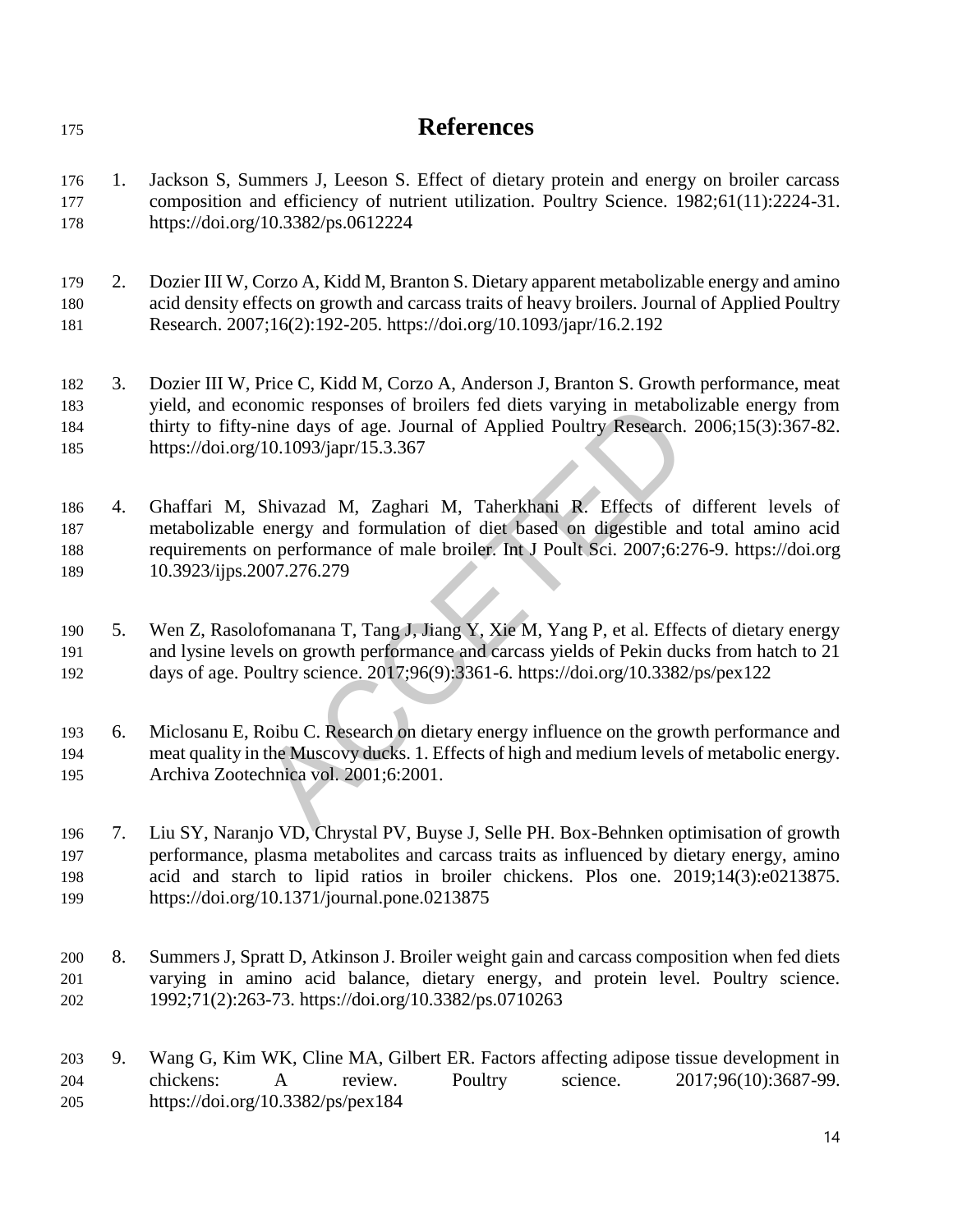- 10. Baeza E, Dessay C, Wacrenier N, Marche G, Listrat A. Effect of selection for improved body weight and composition on muscle and meat characteristics in Muscovy duck. British Poultry Science. 2002;43(4):560-8. https://doi.org/10.1080/0007166022000004471
- 11. Scott M, Hill F, Parsons Jr E, Bruckner J, Dougherty III E. Studies on Duck Nutrition: 7. Effect of Dietary Energy: Protein Relationships upon Growth, Feed Utilization and Carcass Composition in Market Ducklings. Poultry Science. 1959;38(3):497-507. https://doi.org/10.3382/ps.0380497
- 12. Wilson B. The performance of male ducklings given starter diets with different concentrations of energy and protein. british poultry science. 1975;16(6):617-25. https://doi.org/10.1080/00071667508416237
- 13. Crowford R. Nutritional geneticspoultry breeding and genetics (pp. 847–876). Amsterdam, the Netherlan: Elsevier. 1990.
- Nutritional geneticspoultry breeding and genetics (pp. 847–8'<br>Elsevier. 1990.<br>
kramasuriya SS, Macelline SP, Hong JS, Lee B, Heo JM. Evan White Pekin duck diet for 21 days after hatching. Journal of<br>
y. 2020;62(5):628. htt 14. Cho HM, Wickramasuriya SS, Macelline SP, Hong JS, Lee B, Heo JM. Evaluation of crude protein levels in White Pekin duck diet for 21 days after hatching. Journal of Animal Science and Technology. 2020;62(5):628. https://doi.org/10.5187/jast.2020.62.5.628
- 15. Xie M, Zhao J, Hou S, Huang W. The apparent metabolizable energy requirement of White Pekin ducklings from hatch to 3 weeks of age. Animal feed science and technology. 2010;157(1-2):95-8. https://doi.org/10.1016/j.anifeedsci.2010.01.011
- 16. Fan H, Xie M, Wang W, Hou S, Huang W. Effects of dietary energy on growth performance and carcass quality of white growing Pekin ducks from two to six weeks of age. Poultry science. 2008;87(6):1162-4. https://doi.org/10.3382/ps.2007-00460
- 17. Plavnik I, Wax E, Sklan D, Bartov I, Hurwitz S. The response of broiler chickens and turkey poults to dietary energy supplied either by fat or carbohydrates. Poultry science. 1997;76(7):1000-5. https://doi.org/10.1093/ps/76.7.1000
- 18. Nahashon S, Adefope N, Amenyenu A, Wright D. Effects of dietary metabolizable energy and crude protein concentrations on growth performance and carcass characteristics of French guinea broilers. Poultry Science. 2005;84(2):337-44. https://doi.org/10.1093/ps/84.2.337
- 19. Tang M, Ma Q, Chen X, Ji C. Effects of dietary metabolizable energy and lysine on carcass characteristics and meat quality in Arbor Acres broilers. Asian-Australasian Journal of Animal Sciences. 2007;20(12):1865-73. https://doi.org/10.5713/ajas.2007.1865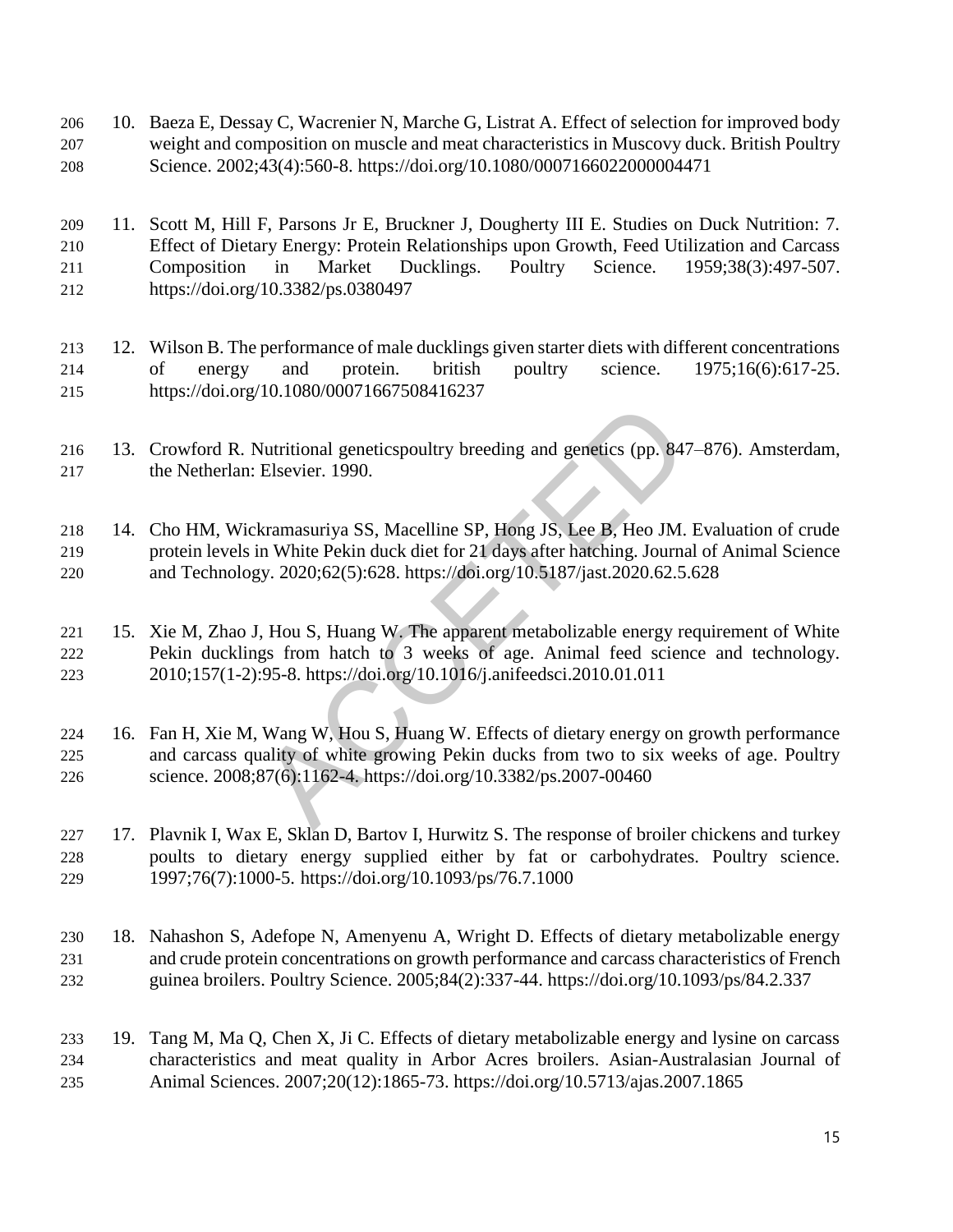- 20. Yuan L, Lin H, Jiang K, Jiao H, Song Z. Corticosterone administration and high-energy feed results in enhanced fat accumulation and insulin resistance in broiler chickens. British poultry science. 2008;49(4):487-95. https://doi.org/10.1080/00071660802251731
- 21. Anders S, Mőser A. Consumer choice and health: The importance of health attributes for 240 retail meat demand in Canada. Canadian Journal of Agricultural Economics/Revue<br>241 canadienne d'agroeconomie. 2010;58(2):249-71. https://doi.org/10.1111/i.1744- canadienne d'agroeconomie. 2010;58(2):249-71. https://doi.org/10.1111/j.1744- 7976.2010.01183.x
- 22. Resurreccion A. Sensory aspects of consumer choices for meat and meat products. Meat Science. 2004;66(1):11-20. https://doi.org/10.1016/S0309-1740(03)00021-4
- Fawcett R. Theoretical aspects of a flexible model to stimus<br>wth in pigs. Animal Science. 19<br>10.1017/S0003356100035455<br>Firman J. A comparison of quadratic versus segmented regre<br>minutient requirements. Poultry science. 20<br> 23. Whittemore C, Fawcett R. Theoretical aspects of a flexible model to stimulate protein and lipid growth in pigs. Animal Science. 1976;22(1):87-96. https://doi.org/10.1017/S0003356100035455
- 24. Lamberson W, Firman J. A comparison of quadratic versus segmented regression procedures for estimating nutrient requirements. Poultry science. 2002;81(4):481-4. https://doi.org/10.1093/ps/81.4.481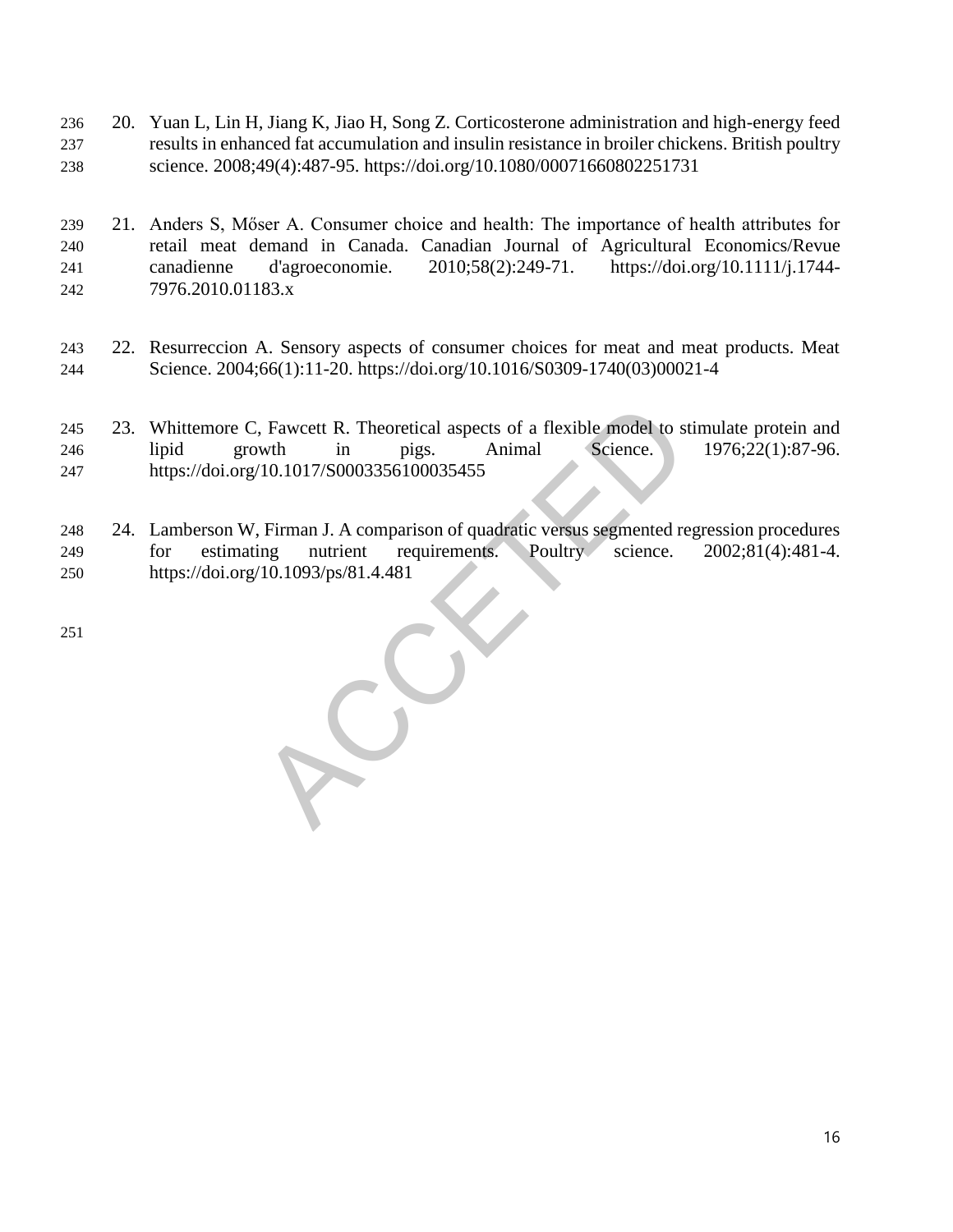| Ingredient $(\%)$                                                                                                                                                                                        |        |        |        | Diets <sup>1</sup> |        |        |
|----------------------------------------------------------------------------------------------------------------------------------------------------------------------------------------------------------|--------|--------|--------|--------------------|--------|--------|
|                                                                                                                                                                                                          | 3200   | 3100   | 3000   | 2900               | 2800   | 2700   |
| Corn                                                                                                                                                                                                     | 42.55  | 38.04  | 33.53  | 29.02              | 24.51  | 20.00  |
| Wheat HRW                                                                                                                                                                                                | 24.00  | 22.20  | 20.40  | 18.60              | 16.80  | 15.00  |
| Wheat bran                                                                                                                                                                                               |        | 4.90   | 9.80   | 14.70              | 19.60  | 24.50  |
| SBM, 48%                                                                                                                                                                                                 | 30.00  | 29.20  | 28.40  | 27.60              | 26.80  | 26.00  |
| Oats                                                                                                                                                                                                     |        | 2.00   | 4.00   | 6.00               | 8.00   | 10.00  |
| Vegetable Oil                                                                                                                                                                                            | 0.20   | 0.41   | 0.62   | 0.83               | 1.04   | 1.25   |
| Limestone                                                                                                                                                                                                | 1.00   | 1.00   | 1.00   | 1.00               | 1.00   | 1.00   |
| Monocal P-Biofos                                                                                                                                                                                         | 1.50   | 1.50   | 1.50   | 1.50               | 1.50   | 1.50   |
| Salt                                                                                                                                                                                                     | 0.30   | 0.30   | 0.30   | 0.30               | 0.30   | 0.30   |
| Vit-Min Premix <sup>2</sup>                                                                                                                                                                              | 0.30   | 0.30   | 0.30   | 0.30               | 0.30   | 0.30   |
| DL-Methionine                                                                                                                                                                                            | 0.15   | 0.15   | 0.15   | 0.15               | 0.15   | 0.15   |
|                                                                                                                                                                                                          |        |        |        |                    |        |        |
| Calculated composition                                                                                                                                                                                   |        |        |        |                    |        |        |
| $ME^3$ (kcal/kg)                                                                                                                                                                                         | 3203.0 | 3103.2 | 3003.4 | 2903.6             | 2803.8 | 2704.0 |
| $CP^{4}(%)$                                                                                                                                                                                              | 21.11  | 21.11  | 21.11  | 21.12              | 21.12  | 21.12  |
| Lys $(\% )$                                                                                                                                                                                              | 1.11   | 1.11   | 1.10   | 1.10               | 1.09   | 1.09   |
| $Met + Cys$ (%)                                                                                                                                                                                          | 0.85   | 0.85   | 0.85   | 0.86               | 0.86   | 0.86   |
| <sup>1</sup> Teatment number indicate dietary AME (kcal/kg)                                                                                                                                              |        |        |        |                    |        |        |
| <sup>2</sup> Vitamin and mineral pre-mixture provided the following nutrients per kg of diet: vitamin A, 24,                                                                                             |        |        |        |                    |        |        |
| IU; vitamin D3, 6,000 IU; vitamin E, 30 IU; vitamin K, 4 mg; thiamine, 4 mg; riboflavin, 12 mg; pyridoxi                                                                                                 |        |        |        |                    |        |        |
| 4 mg; folacine, 2 mg; biotin, 0.03 mg; vitamin B8 0.06 mg; niacin, 90 mg; pantothenic acid, 30 mg; Fe.                                                                                                   |        |        |        |                    |        |        |
| mg (as FeSO <sub>4</sub> · H <sub>2</sub> O); Zn, 80 mg (as ZnSO <sub>4</sub> · H <sub>2</sub> O); Mn, 80 mg (as MnSO <sub>4</sub> · H <sub>2</sub> O); Co, 0.5 mg (as CoS                               |        |        |        |                    |        |        |
| $\cdot$ H <sub>2</sub> O); Cu, 10 mg (as CuSO <sub>4</sub> $\cdot$ H <sub>2</sub> O); Se, 0.2 mg (as Na <sub>2</sub> SeO <sub>3</sub> ); I, 0.9 mg (as Ca (IO <sub>3</sub> ) $\cdot$ 2H <sub>2</sub> O). |        |        |        |                    |        |        |
| <sup>3</sup> ME, Metabolizable energy                                                                                                                                                                    |        |        |        |                    |        |        |
|                                                                                                                                                                                                          |        |        |        |                    |        |        |
| <sup>4</sup> CP, Crude protein.                                                                                                                                                                          |        |        |        |                    |        |        |
|                                                                                                                                                                                                          |        |        |        |                    |        |        |

252 Table 1. Composition of the experimental diets (%, as-fed basis)

253 <sup>1</sup>Teatment number indicate dietary AME (kcal/kg)

254 <sup>2</sup>Vitamin and mineral pre-mixture provided the following nutrients per kg of diet: vitamin A, 24,000 255 IU; vitamin D3, 6,000 IU; vitamin E, 30 IU; vitamin K, 4 mg; thiamine, 4 mg; riboflavin, 12 mg; pyridoxine,

256 4 mg; folacine, 2 mg; biotin, 0.03 mg; vitamin B8 0.06 mg; niacin, 90 mg; pantothenic acid, 30 mg; Fe, 80

257 mg (as FeSO<sub>4</sub> · H<sub>2</sub>O); Zn, 80 mg (as ZnSO<sub>4</sub> · H<sub>2</sub>O); Mn, 80 mg (as MnSO<sub>4</sub> · H<sub>2</sub>O); Co, 0.5 mg (as CoSO<sub>4</sub>

258  $\cdot$  H<sub>2</sub>O); Cu, 10 mg (as CuSO<sub>4</sub>  $\cdot$  H<sub>2</sub>O); Se, 0.2 mg (as Na<sub>2</sub>SeO<sub>3</sub>); I, 0.9 mg (as Ca (IO<sub>3</sub>)  $\cdot$  2H<sub>2</sub>O).

- $259$  <sup>3</sup>ME, Metabolizable energy
- 260 <sup>4</sup>CP, Crude protein.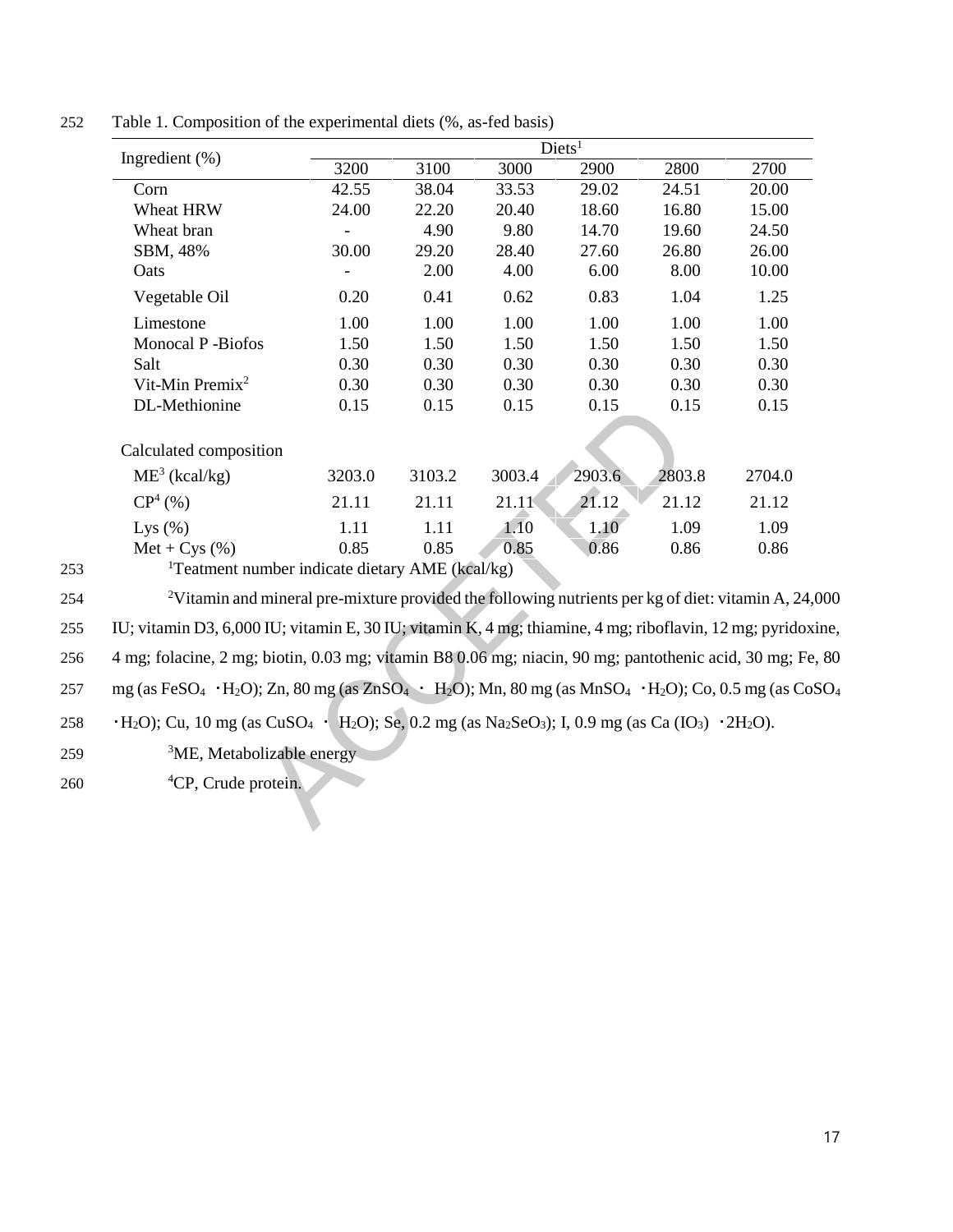| Diets <sup>1</sup> |                                                                     |                                                                       |                        |                                                              |                                                                                           |                  |         |
|--------------------|---------------------------------------------------------------------|-----------------------------------------------------------------------|------------------------|--------------------------------------------------------------|-------------------------------------------------------------------------------------------|------------------|---------|
| 3200               | 3100                                                                | 3000                                                                  | 2900                   | 2800                                                         | 2700                                                                                      | SEM <sup>2</sup> | P-value |
|                    |                                                                     |                                                                       |                        |                                                              |                                                                                           |                  |         |
| 48.48              | 48.46                                                               | 48.42                                                                 | 48.48                  | 48.50                                                        | 48.48                                                                                     | 0.089            | 0.955   |
| 221.63             | 211.15                                                              | 204.93                                                                | 201.94                 | 201.90                                                       | 205.32                                                                                    | 12.511           | 0.609   |
| 716.89             | 678.50                                                              | 654.80                                                                | 657.25                 | 637.60                                                       | 625.53                                                                                    | 35.473           | 0.190   |
| 1387.29c           | 1360.06bc                                                           |                                                                       | 1246.99abc             | 1239.50 <sup>ab</sup>                                        | $1209.65^{\text{a}}$                                                                      | 45.663           | 0.004   |
|                    |                                                                     |                                                                       |                        |                                                              |                                                                                           |                  |         |
| 24.74              | 23.24                                                               | 22.36                                                                 | 21.92                  | 21.91                                                        | 22.41                                                                                     | 1.788            | 0.610   |
| 70.75              | 66.76                                                               | 64.27                                                                 | 65.04                  | 62.24                                                        | 60.03                                                                                     | 3.724            | 0.130   |
| 88.63              | 90.22                                                               | 90.99                                                                 | 84.25                  | 85.99                                                        | 83.45                                                                                     | 5.093            | 0.584   |
| 63.75 <sup>c</sup> | $62.46^{bc}$                                                        | $61.59$ abc                                                           | 57.07abc               | 56.71ab                                                      | 55.29 <sup>a</sup>                                                                        | 2.175            | 0.004   |
|                    |                                                                     |                                                                       |                        |                                                              |                                                                                           |                  |         |
| 31.47              | 30.14                                                               | 29.29                                                                 | 28.71                  | 30.07                                                        | 31.06                                                                                     | 2.310            | 0.840   |
|                    | 94.66                                                               | 97.01                                                                 | 96.60                  | 90.81                                                        | 95.92                                                                                     |                  | 0.649   |
| $130.55^{b}$       | 133.34ab                                                            | 137.60 <sup>b</sup>                                                   | 132.79 <sup>a</sup>    | 136.38 <sup>ab</sup>                                         | 132.79ab                                                                                  | 4.724            | 0.019   |
| 90.91              | 89.57                                                               | 91.57                                                                 | 86.03                  | 85.75                                                        | 86.59ab                                                                                   | 3.032            | 0.205   |
|                    |                                                                     |                                                                       |                        |                                                              |                                                                                           |                  |         |
| 1.27 <sup>a</sup>  | 1.30 <sup>b</sup>                                                   | 1.31 <sup>b</sup>                                                     | 1.31 <sup>b</sup>      |                                                              | 1.39 <sup>d</sup>                                                                         | 0.004            | 0.001   |
| $1.41^{\rm a}$     | $1.42^{\rm a}$                                                      | 1.51 <sup>ab</sup>                                                    | 1.48 <sup>ab</sup>     | 1.46 <sup>ab</sup>                                           | 1.60 <sup>b</sup>                                                                         | 0.050            | 0.015   |
| 1.48               | 1.48                                                                | 1.51                                                                  | 1.59                   | 1.59                                                         | 1.59                                                                                      | 0.052            | 0.077   |
| $1.43^{\rm a}$     | $1.44^{\rm a}$                                                      | 1.49 <sup>ab</sup>                                                    | 1.51 <sup>ab</sup>     | $1.51^{b}$                                                   | 1.57 <sup>b</sup>                                                                         | 0.037            | 0.012   |
|                    |                                                                     |                                                                       |                        |                                                              |                                                                                           |                  |         |
|                    |                                                                     |                                                                       |                        |                                                              |                                                                                           |                  |         |
|                    |                                                                     |                                                                       |                        |                                                              |                                                                                           |                  |         |
|                    |                                                                     |                                                                       |                        |                                                              |                                                                                           |                  |         |
|                    | Bodyweight<br>Average daily gain<br>100.18<br>Feed conversion ratio | Average daily feed intake<br><sup>2</sup> Standard error of the mean. | 1341.76 <sup>abc</sup> | <sup>1</sup> Teatment number indicates dietary AME (kcal/kg) | 1.37 <sup>c</sup><br>a-c Values in a row with different superscripts differ significantly |                  | 5.311   |

261 **Table 2.** Comparison of growth performance of six different energy level from hatch to day 21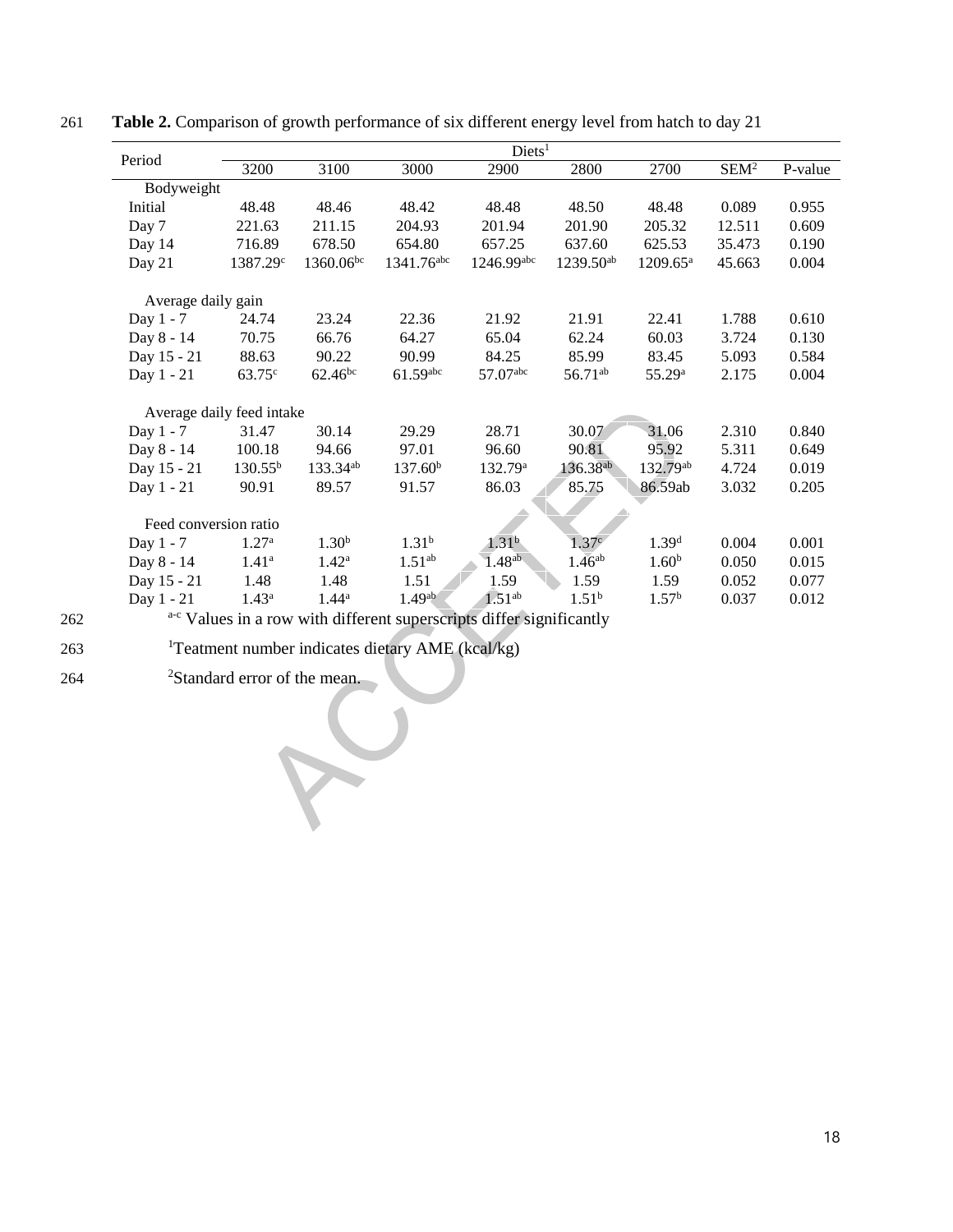265 **Table 3.** Comparison of breast and leg meat yield and abdominal fat accumulation of six different energy

266 level on day 21

|     |                                                                                                 |             |              |             | Diets <sup>1</sup>  |              |                   |                  |         |
|-----|-------------------------------------------------------------------------------------------------|-------------|--------------|-------------|---------------------|--------------|-------------------|------------------|---------|
|     | Factor                                                                                          | 3200        | 3100         | 3000        | 2900                | 2800         | 2700              | SEM <sup>2</sup> | P-value |
|     | Abdominal fat (g)                                                                               | $9.94^{b}$  | $9.44^{ab}$  | 8.93ab      | 7.02 <sup>ab</sup>  | $6.24^{ab}$  | 6.19 <sup>a</sup> | 1.169            | 0.012   |
|     | $B/EBW^3$ (%)                                                                                   | 8.36        | 8.02         | 8.20        | 8.12                | 9.40         | 8.02              | 0.520            | 0.120   |
|     | L/EBW <sup>4</sup> (%)                                                                          | $17.32^{b}$ | $16.90^{ab}$ | $17.52^{b}$ | 15.28 <sup>ab</sup> | $15.16^{ab}$ | $14.49^{\rm a}$   | 0.830            | 0.006   |
| 267 | <sup>a-c</sup> Values in a row with different superscripts differ significantly ( $P < 0.05$ ). |             |              |             |                     |              |                   |                  |         |
| 268 | <sup>1</sup> Teatment number indicate dietary AME (kcal/kg)                                     |             |              |             |                     |              |                   |                  |         |
| 269 | <sup>2</sup> Standard error of the mean.                                                        |             |              |             |                     |              |                   |                  |         |
| 270 | <sup>3</sup> Breast meat weight divided by empty body weight                                    |             |              |             |                     |              |                   |                  |         |
| 271 | <sup>4</sup> Leg meat weight divided by empty body weight                                       |             |              |             |                     |              |                   |                  |         |
|     |                                                                                                 |             |              |             |                     |              |                   |                  |         |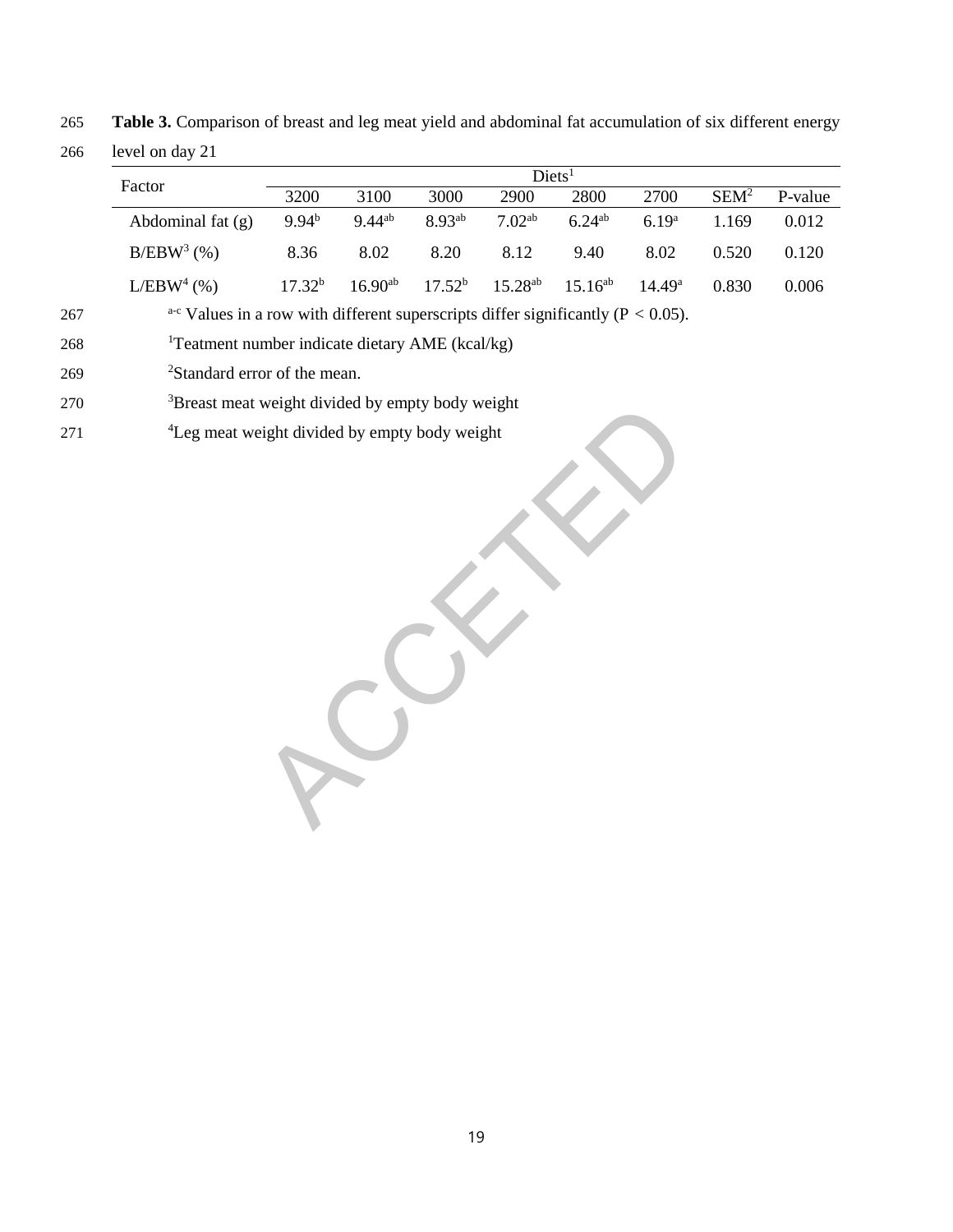

|                   | Requirement (kcal/kg) | $R^2(%$ |
|-------------------|-----------------------|---------|
| Linear plateau    | 3000.00               | 83.435  |
| Quadratic plateau | 3100.00               | 73.079  |

Figure 1. Linear and quadratic plateau analysis of results of body weight on day 21<sup>1</sup>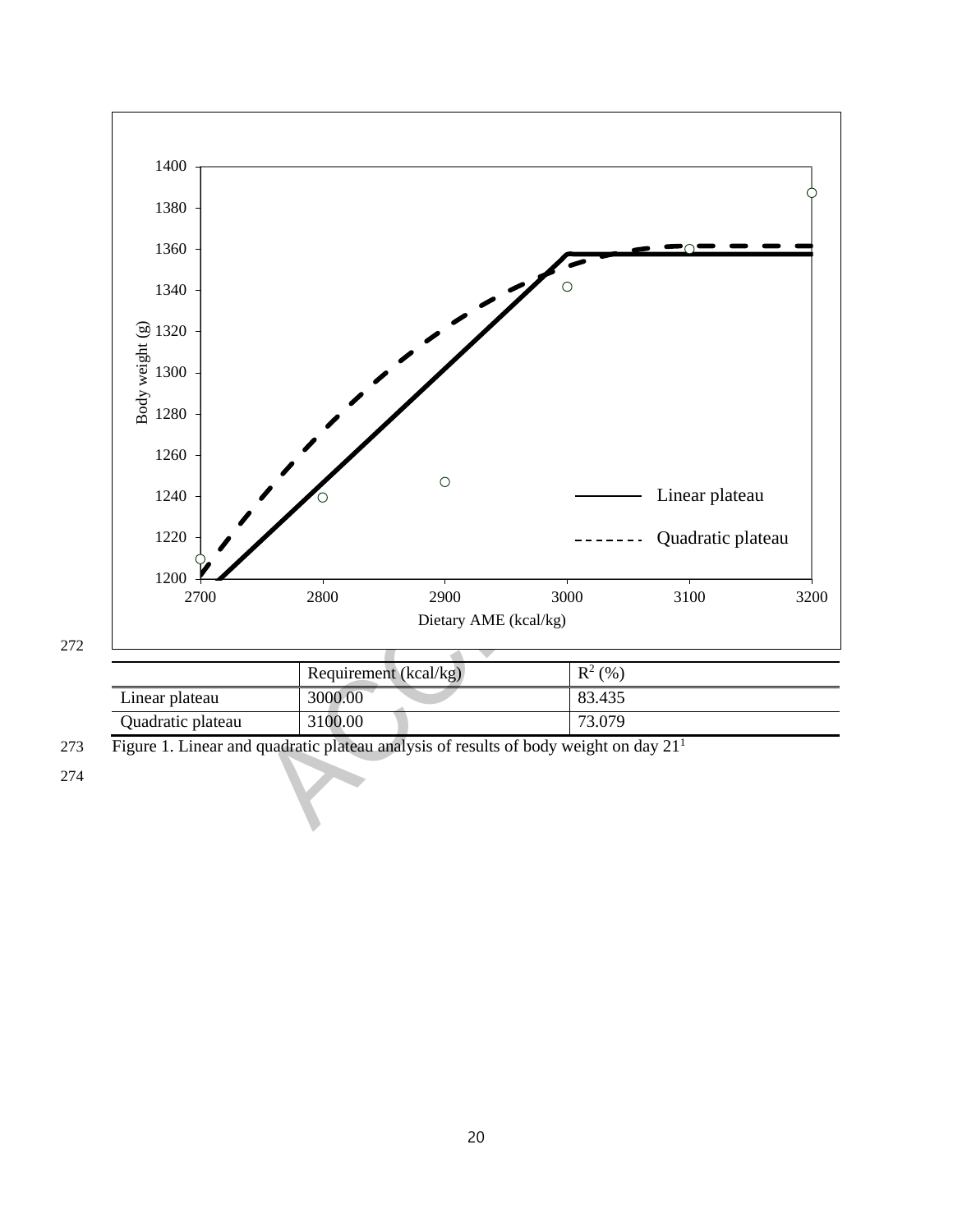

|                   | Requirement $(kcal/kg)$ | $R^2(%$ |
|-------------------|-------------------------|---------|
| Linear plateau    | 3053.45                 | 77.972  |
| Quadratic plateau | 3115.92                 | 67.333  |

Figure 2. Linear and quadratic plateau analysis of results of average daily gain from day 14 to day 21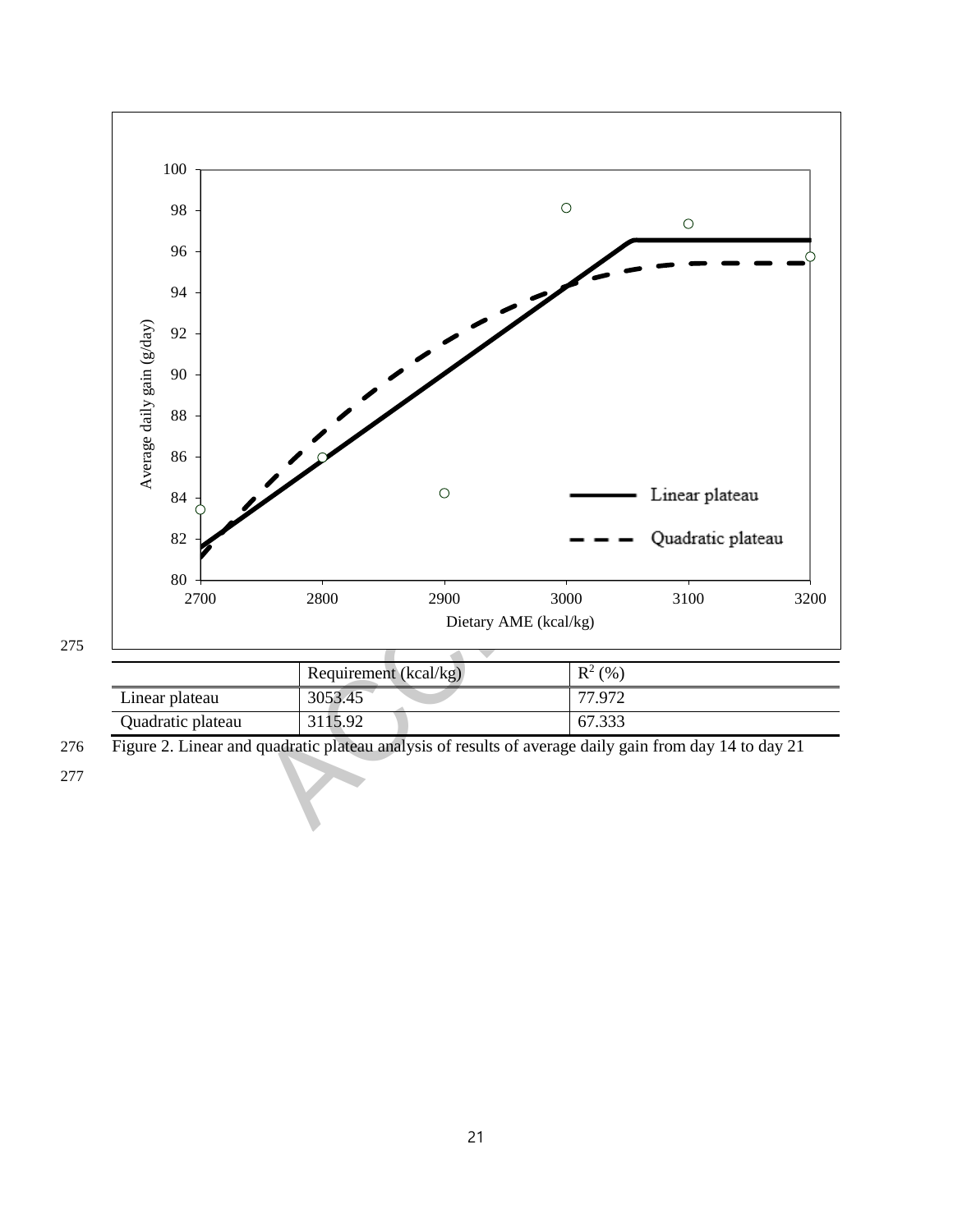

|                   | Requirement (kcal/kg) | $R^2$ (%) |
|-------------------|-----------------------|-----------|
| Linear plateau    | 3167.04               | 93.991    |
| Quadratic plateau | 3299.72               | 88.944    |

Figure 3. Linear and quadratic plateau analysis of results of average daily gain from day 1 to day 21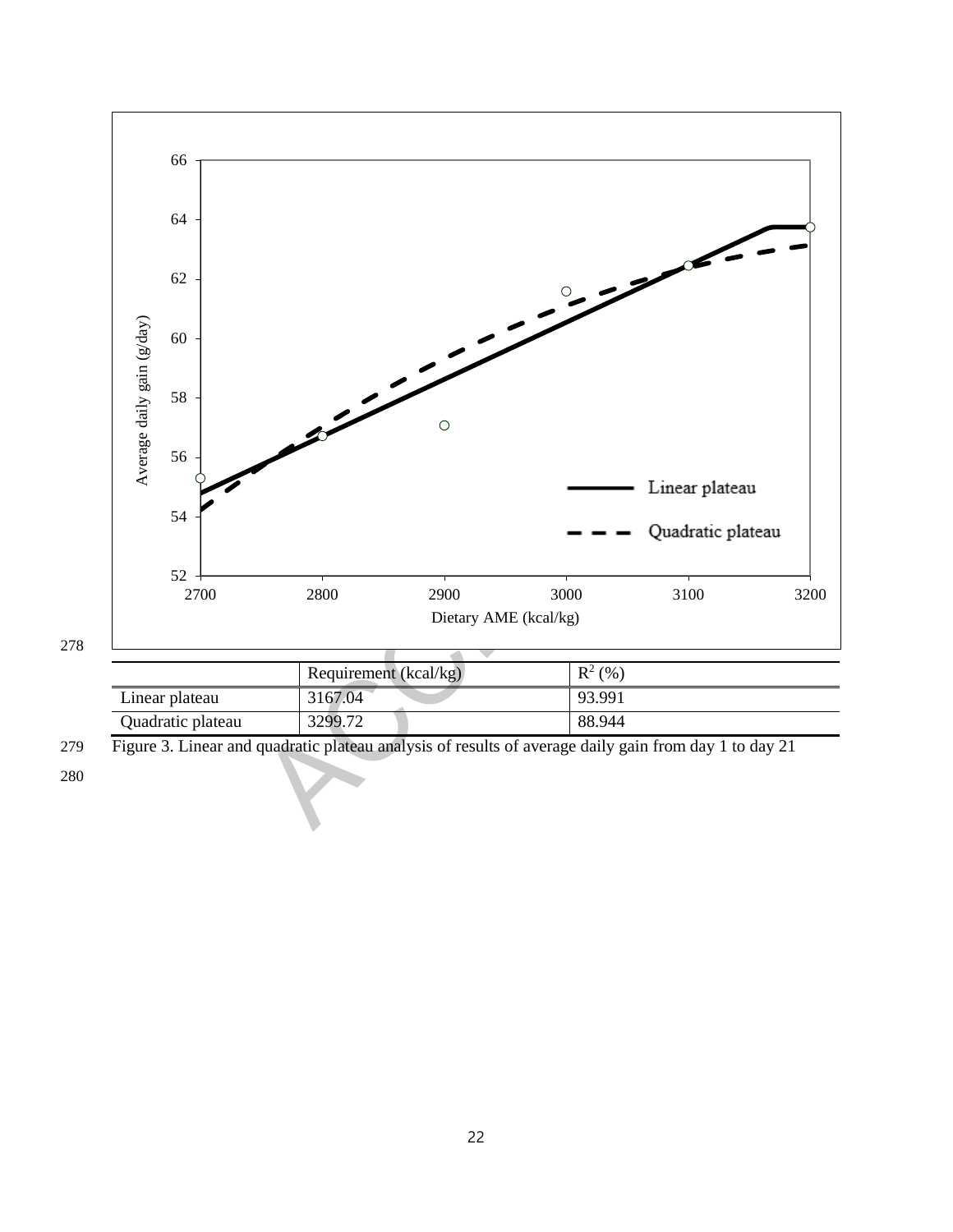

|                   | Requirement (kcal/kg) | $R^2(%)$ |
|-------------------|-----------------------|----------|
| Linear plateau    | 3000.00               | 61.591   |
| Quadratic plateau | 3306.26               | 50.911   |

Figure 4. Linear and quadratic plateau analysis of results of average daily feed intake from day 14 to day

21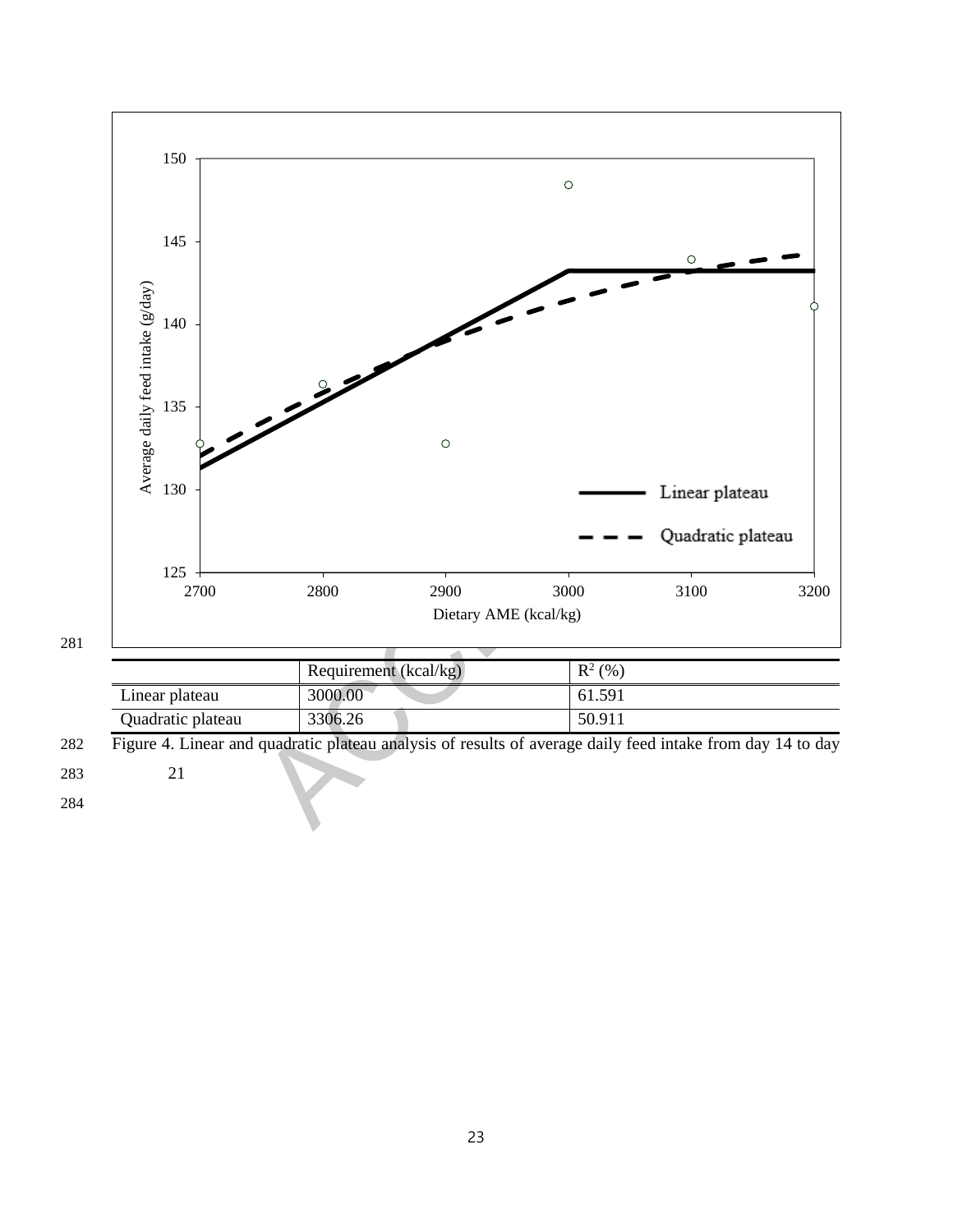

|                   | Requirement (kcal/kg) | $R^2(%)$ |
|-------------------|-----------------------|----------|
| Linear plateau    | 3173.03               | 90.705   |
| Quadratic plateau | 3154.17               | 65.383   |

286 Figure 5. Linear and quadratic plateau analysis of results of feed conversion ratio from day 1 to day 7